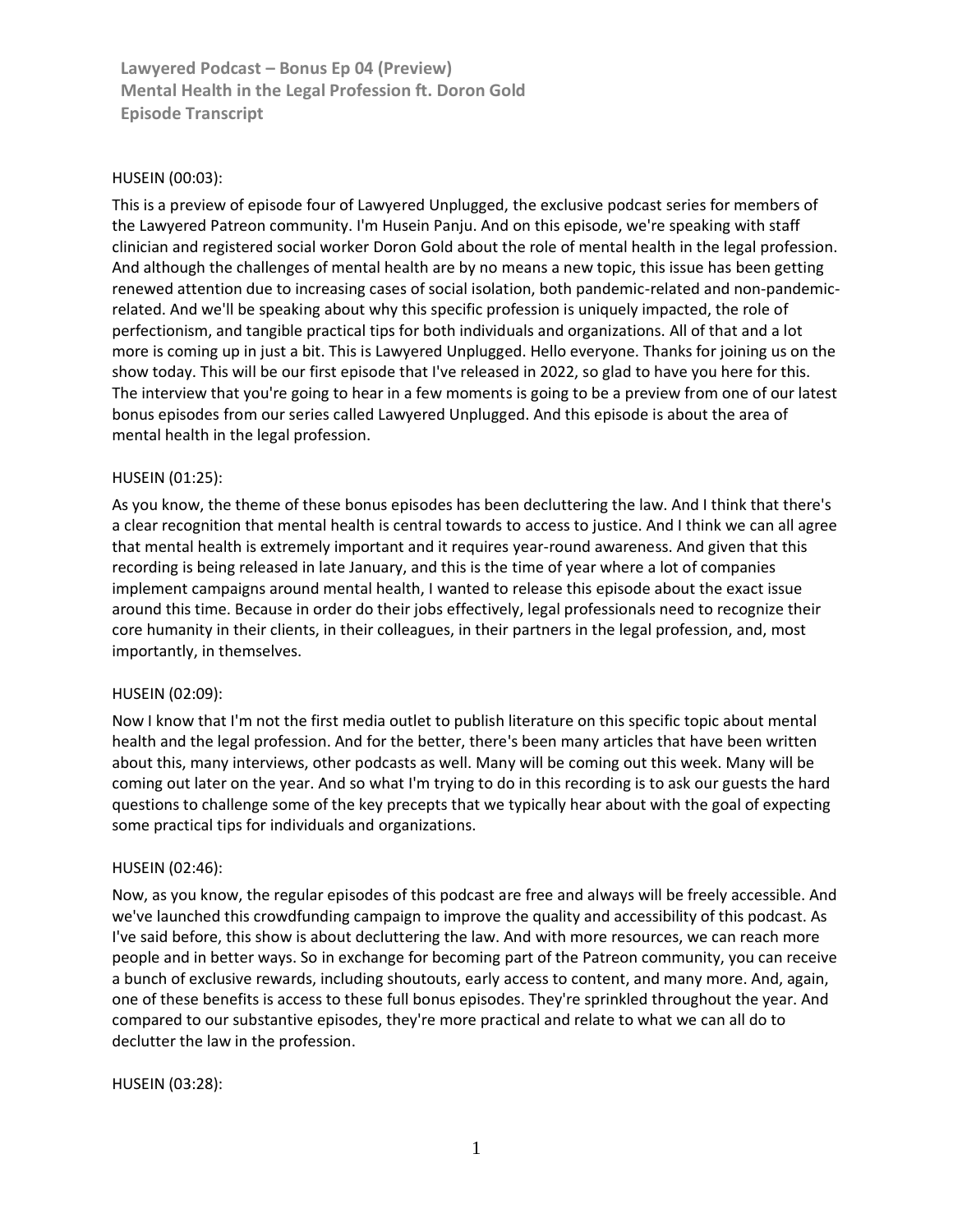We've now released about four or five of these bonus episodes. There's a few in 2020, some in 2021 as well. We've had episodes about building community in the legal profession. We've had episodes about finding purpose in your career. We have episodes about what it's really like to be in our council. And we have a lot more coming up in the future as well. And, again, this audio file is a short preview of the episode, and I've done my best to include, I'd say, the most salient points, the most practical elements related to the subject matter.

### HUSEIN [\(03:59\)](https://www.rev.com/transcript-editor/Edit?token=x-agCLQIOKRz8d8e2rK3oLwIPaj2TCDpwhQR_4mXrmeZ_YIL_jndlyTKD1GFNIOxnic4maeFGEe8dtHAP8wleyN1Y9o&loadFrom=DocumentDeeplink&ts=239.8):

If you want to hear the full 75-minute version of this episode, where there's a bit more context and a bit more discussion about these topics, and if you want to hear about all of our other policy episodes, you can check out Lawyeredpodcast.com/patron to find out how to get more information. And, again, that website is Lawyeredpodcast.com/patron, and included that in the podcast show notes as well. So thanks again for supporting and for listening. And with our further ado, here is the episode preview of today's episode.

### HUSEIN [\(04:29\)](https://www.rev.com/transcript-editor/Edit?token=9ANI2YWqAht8WdIKMGSSnPtJ5W_OkkIrJCwiFftu4mRez1J6AWxem4j5l7aRIda9EGdAvdCdQGLHqltURHw2Kb8cpYc&loadFrom=DocumentDeeplink&ts=269.96):

Doron a staff clinician at Homewood Health, which is the provider of Ontario's legal professions' member assistance program. He's a registered social worker, certified professional coach and psychotherapist as well as having previously practiced law for 10 years, primarily as a family and civil litigator. Since 2006, Doron has assisted lawyers, paralegals, law students, judges, and their immediate family members with personal and professional issues such as addiction, depression, anxiety, and career stress. Doron's role at Homewood Health includes psychotherapy with clients, assisting with the ongoing management of Homewood's pure volunteer program, as well as providing workshops and presentations to various groups in the community.

### HUSEIN [\(05:17\)](https://www.rev.com/transcript-editor/Edit?token=c1JbaHJPAqB2_LTGH_UvUoXFdLtm7mq-vrm3vjn4qMyNgLtKse2Dl7jR_1hYFdOmpAzg7ALBSNr3LB27Ubub6XNAQCQ&loadFrom=DocumentDeeplink&ts=317.71):

Doron has written and been quoted extensively in publications, such as Lawyer's Weekly, Law Times, Canadian Lawyer, and LAWPRO Magazine on various topics related to lawyer distress and wellness, as well, Doron wrote a regular lawyer therapist column in Law Times. And he's been asked to speak to various groups throughout Ontario on topics as varied as work-life balance, lawyer stress 101, retirement, vicarious trauma and compassion fatigue. And he's also the co-author of the CBAs Mental Health and Wellness in the Legal Profession online course and the recipient of the 2016 CBA Wellness Forum award of excellence.

### HUSEIN [\(05:58\)](https://www.rev.com/transcript-editor/Edit?token=tV3orYYkoVAP4_qZ_cBMyFaFoE3tv5t92iGJCQR2gVJYmmBdyaGLfSMMwpSROXBSi3OxthkvMmbXBtB3onWfvZXXsa4&loadFrom=DocumentDeeplink&ts=358.53):

So Doron, thanks for joining us on the show today.

### DORON [\(06:00\)](https://www.rev.com/transcript-editor/Edit?token=-JigD-TkYiLxp9o--fgeOTczvGt2oOEXLVrygSeaT5ZrvLpRLxYXYjmSw5pOWpHDdeQ06Vu3T6o7joCU6rrGLnOj0Ww&loadFrom=DocumentDeeplink&ts=360.55):

Thank you so much. I'm so glad to be here.

### HUSEIN [\(06:02\)](https://www.rev.com/transcript-editor/Edit?token=depP_0XWGi8eWsmzpku50ouDWNyhW-qINnxdm7BmLjjLWD_mdQHct-mJ1HByXyb7Z-mdAjMu0Xvyr228V1R1mXcANSI&loadFrom=DocumentDeeplink&ts=362.63):

So we're really excited to have this interview. We've had some feedback from a number of our listeners and members of our Patreon community about topics that they wanted to hear about, specifically for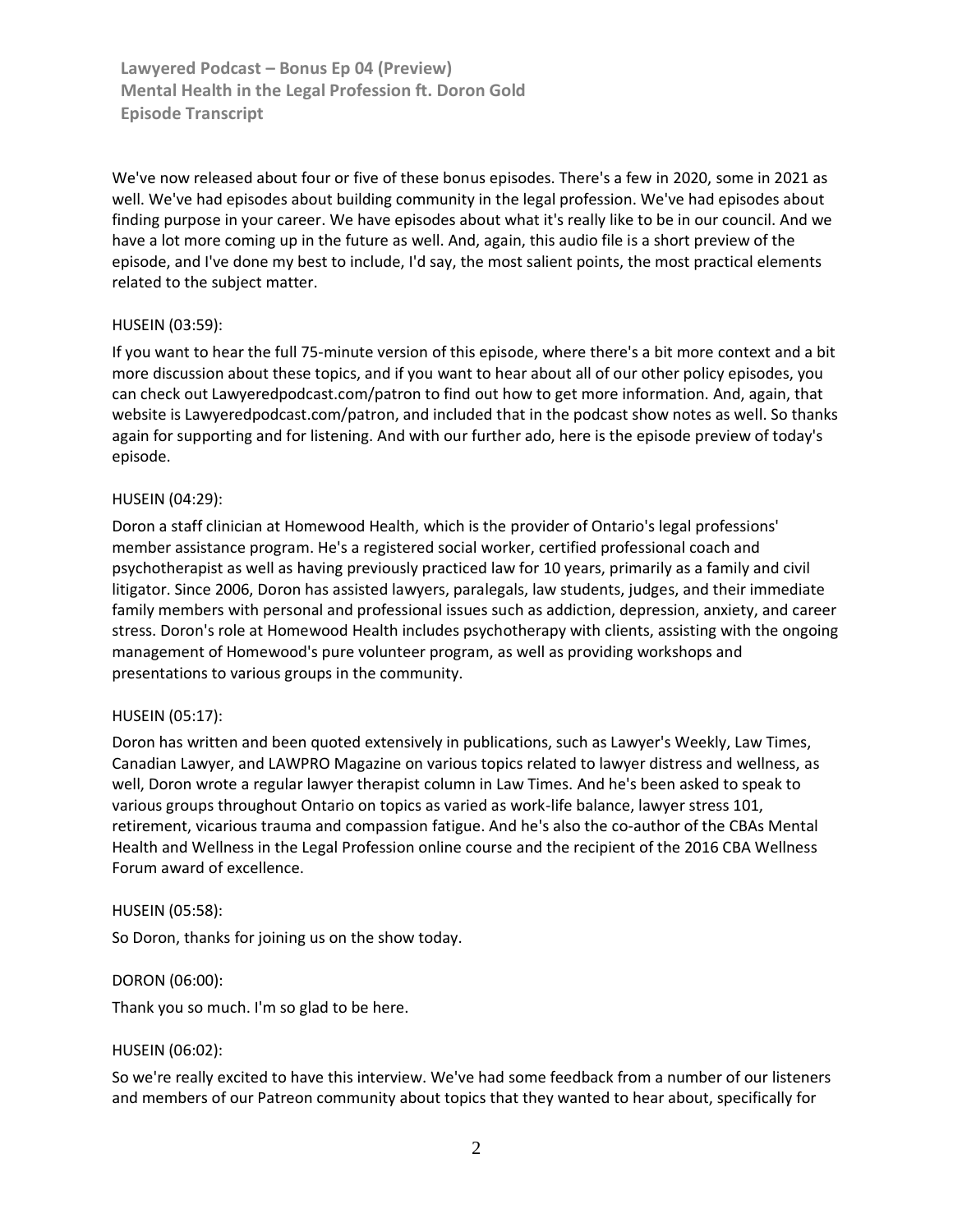our bonus episodes. And mental health was of the ones that was a consistent theme. And so I think I mentioned to you before this recording, I had the opportunity to listen to you at a different [CBD 00:06:25] conference a few months ago. And a lot of your comments really resonated with me, and I thought that our listeners might enjoy the same.

## HUSEIN [\(06:32\)](https://www.rev.com/transcript-editor/Edit?token=F8mAN9XLnuMcKHIdCYdoHes10eZ_5bP3uWgL_VdCPoGZkaFBNBUI0gCbdLtaXMRa8ETXTQI1UyHA_zLkK14lOnYh2LY&loadFrom=DocumentDeeplink&ts=392.95):

So this conversation is going to be about mental health in the legal profession. In terms of getting started to level set, one of the themes that's been noted, especially in the last year or so, is the role of mental health amongst lawyers and whether there is a unique impact amongst the profession. So based on your experience, do you think that the legal profession is disproportionately impacted by mental health issues?

# DORON [\(07:00\)](https://www.rev.com/transcript-editor/Edit?token=psHuANEB6cXfSdB5-yfLvF5SQ1aM1Hvx6xhPS53jOPlEENNdfwFnuEUD7mnfBIClsHu2_ZumZREAOkTesEkJoDnon10&loadFrom=DocumentDeeplink&ts=420.24):

So I'll start with the fact that it's been demonstrated statistically that it is the case. A study about five years ago run by the Betty Ford Hazelden organization sponsored by the American Bar Association showed statistically, I believe it was 28% of lawyers suffering with depression, 19% with anxiety, 21.6% with some type of substance use disorder. All of those numbers being anywhere from three to four times higher than members of the general population. So that's a statistical validation of your question.

### DORON [\(07:38\)](https://www.rev.com/transcript-editor/Edit?token=cY8gn0-TlZ_NNR91Uczop90ZEn99LFCuEqKEIUJLSdMsqlf8Sq0Qy-F9ZKJhJNKlc0xZGL50SWBpdjRGPF9sONo-DhQ&loadFrom=DocumentDeeplink&ts=458.34):

In terms of what makes that happen, I come at it from two angles. One angle is, are lawyers different? The answer is, generally speaking, yes. Lawyers have actually been observed, they've been studied, and there are certain personality traits, some of which are very helpful, some of which make it easier to succeed in law, some of which get in the way of mental health. And sometimes those two things coincide. Things that you do that make you good as a lawyer, perhaps a level of perfectionism, might make it very difficult for you to have balance because you never feel like you've done enough or that you're ever good enough.

### DORON [\(08:17\)](https://www.rev.com/transcript-editor/Edit?token=y1z3tLygzucjiHVTrpD-XBTi85W3Q13OfhyoyqCI64k0-Z7sycS8PC_SqF20IamvAUIE6130gdSTaqEPDnmiryrypHg&loadFrom=DocumentDeeplink&ts=497.4):

So do lawyers have certain traits? On the one hand, yes. Lawyers have been observed to have intelligence, perseverance, are drawn to autonomy. Lawyers are also observed to be hyper self-critical. And the combination of hyper self-critical with very hesitant to show vulnerability means that world inside the lawyer's head is quite a thing to behold, lots of self-criticism, lots of self-judgment, lots of selfdenigration for many, coupled with the absence of reaching out for comfort and validation from other human beings.

### DORON [\(09:03\)](https://www.rev.com/transcript-editor/Edit?token=N1R5igvyI1NwA51R6re61M7efg-9hGPR0lULTwFRTDBvWDL3HCitR5Pg83DPPU-77edo01srA34fFFzCP3YSyl7srw8&loadFrom=DocumentDeeplink&ts=543.18):

So I, for years, have had this little joke that a lawyer left alone with their own brain is a dangerous person, because with a good brain comes the ability to formulate all kinds of scenarios, to think about things from every angle upside down and 360 degrees. And if one takes a tiny little bit of information and inside their own head, they think it to the ends of the earth and they come up with a conclusion that they are completely screwed, and then they don't talk to anyone about it because they don't want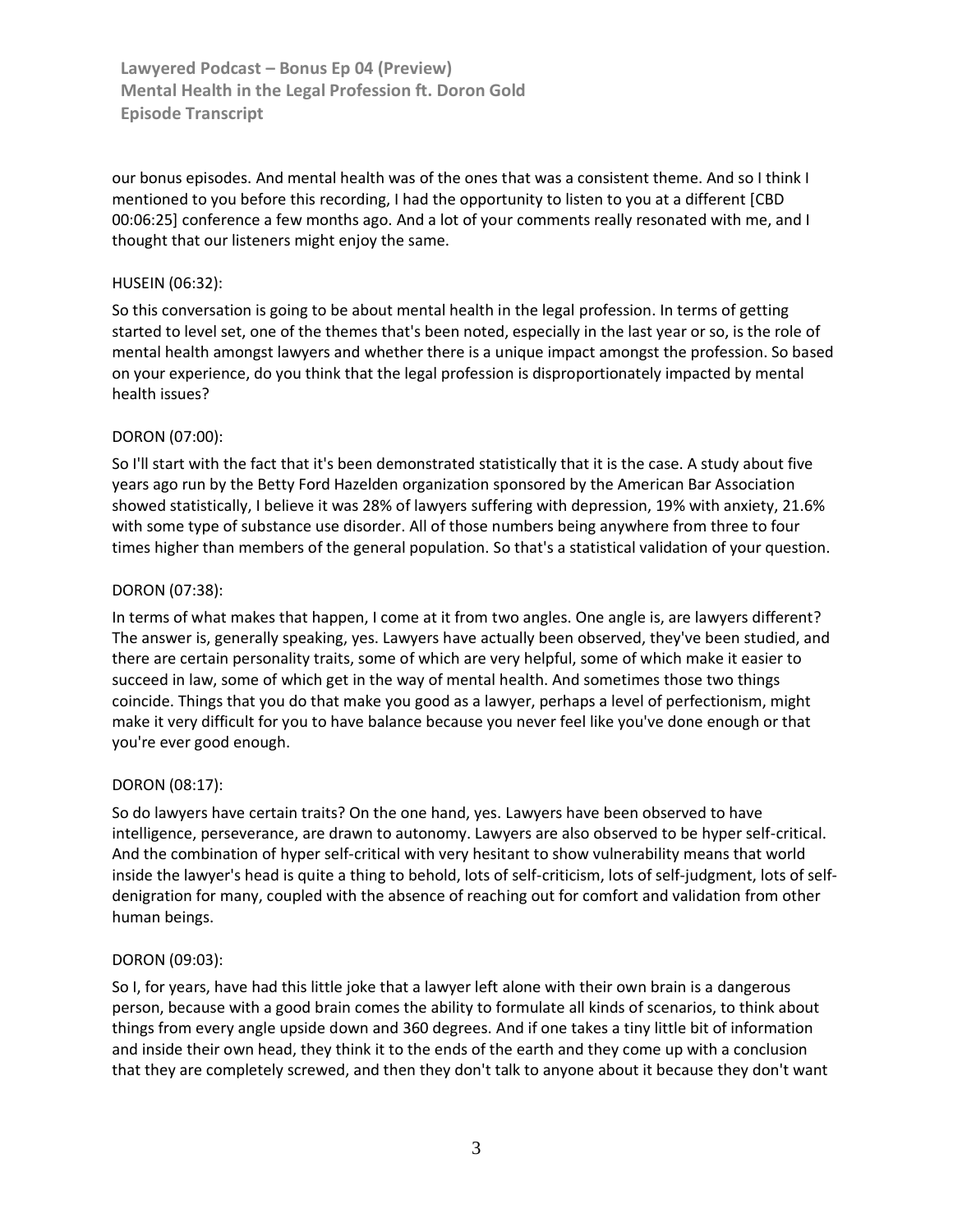to show vulnerability. They don't want to let anybody see them sweat. Then the truth inside their head is true to them.

## DORON [\(09:43\)](https://www.rev.com/transcript-editor/Edit?token=07-MnusiloAAz7QeseT6ydDmaXKNYpCmZfxBpElBSKNlhU37QgS5D55x_fP15Ci_5Y3RbXS3k7wRcM9AJYiGhyQMj_Y&loadFrom=DocumentDeeplink&ts=583.66):

So it may not be true in the real world. It may not be an objective truth. But their subjective truth in the absence of any testing in the real world is their truth, and they're living accordingly, which could mean that if they are believing that they are not good enough, not smart enough, not strong enough for certain things, and they believe that to be entirely true, that's extremely demoralizing. It's extremely distressing, and that person is alone with it.

## HUSEIN [\(10:14\)](https://www.rev.com/transcript-editor/Edit?token=8btfqHGL9m1evQudOqtHH3uSDTJWQb3n7_qdWItnNDI1QBO_YlSL4PO8JDSomFY2HT1sTaafJ_wnXup558BR4nuLXrU&loadFrom=DocumentDeeplink&ts=614.01):

It's like that expression about we're kind of the stories that we tell ourselves over and over again.

### DORON [\(10:18\)](https://www.rev.com/transcript-editor/Edit?token=0wnE3hkA_xnVIAklW97ibJahK4bOr-0hMb0BGYTewj8xgOaJouwJvJntyoZaPTSGG1-f49eR6ruO8oM1_OcbOpa7PeQ&loadFrom=DocumentDeeplink&ts=618.42):

Exactly. And human beings are attachment creatures. We are built to be connected to other people. We are built to validate each other. And validate each other doesn't mean I make you valid by telling you you're good. You're already good. I don't define your value. But we care about each other and we support each other, especially in difficult times. Lawyers, in particular, try to distance themselves or keep away from that exposure. Because if you imagine, if the internal world is self-judging and selfcritical, that person is likely to then project on to every other person they meet that same self-judgment, assuming therefore that the other person will judge them just as harshly. Then why would they talk to anyone about these struggles?

### DORON [\(11:05\)](https://www.rev.com/transcript-editor/Edit?token=vwBePQdvE9pl9q0OkHpVF2Gmy9rsmX2faLNuVYMrTnJBH0hQNtH5uC7FIgAeAh0NWFvEC53A0ph6mAV2zh3xI5QorGE&loadFrom=DocumentDeeplink&ts=665.44):

They're just going to get negative back. I'll just keep it to myself, hold my breath until it gets better. So, as I said, there's that one side of it, which is personality related. They're self-judging, they're perfectionistic, et cetera. That inherently causes them to be more distressed than the average person and much less inclined to ask for help for it.

### DORON [\(11:28\)](https://www.rev.com/transcript-editor/Edit?token=P09nOQECoQEY-7ReYOMTt0bMMXXvaYduqFXg8BoG_VxSSDTcu9BK3SoTm793bYNbbT_GbjguvEJzrdn2-ptLXZNNQC0&loadFrom=DocumentDeeplink&ts=688.82):

And then there's the job on the other side, which in and of itself is a stressor. And I'm going to say when I say the job I'm going to include law school, because law school has also been demonstrated to... I mean, empirically, they've demonstrated law school is extremely distressing, can lead to depression, anxiety, substance use, et cetera. And so the workload that lawyers have and the fear of being sued, the fear of being reported to the regulator, running a business if you're a sole practitioner, keeping your clients happy, keeping up with the law in the litigation that's adversarial, so you're always under scrutiny for any mistake you make and they'll exploit it anytime they can, so you're at war a lot of the time, at least proverbially.

### DORON [\(12:25\)](https://www.rev.com/transcript-editor/Edit?token=dCRQ7-23fZK3aypbk3SopyBwFNAGGKQLw8m0jbXFYLYsbjq0gxPUdLpcuqqYai5VatF-ENuii0cCr0TbpeA1WF-Ygnk&loadFrom=DocumentDeeplink&ts=745.47):

So all of those things together, coming with propensities, and then putting yourself on a battlefield and being the type who isolates leads to a person who is inclined, is more susceptible to some of the distress that we've discussed.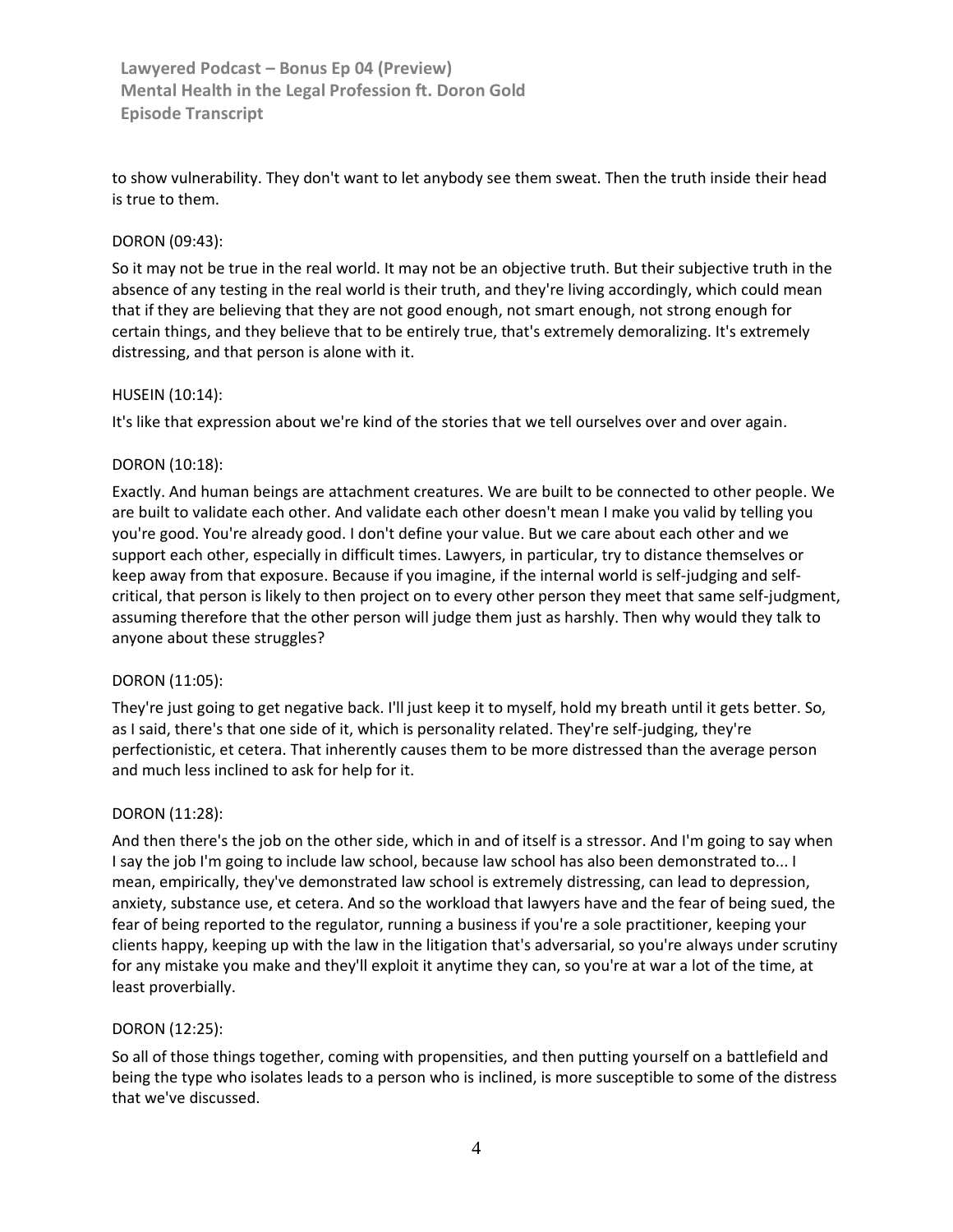### HUSEIN [\(12:43\)](https://www.rev.com/transcript-editor/Edit?token=jR_RmTxvhD-Rdc-fq76NRxIjq9UtTvJ1SztV5lp_ZPFCWQKVXrKP5CMMU60LGPjdOW-bDtgWjG8p3IlWh137V5Uw3hQ&loadFrom=DocumentDeeplink&ts=763.74):

Right. So you mentioned a couple of things in terms of traits like perfectionism and intelligence and perseverance, which seem to correlate strongly with the legal profession. But, I mean, I can think of a bunch of other professions that have similar values like the medical profession, accountants, actuaries,

# HUSEIN [\(13:01\)](https://www.rev.com/transcript-editor/Edit?token=1EfMcRLY-dizQ1CGxiSjc0LMr8Yq1niBkrPdRETygsh9xPnipttYdActBctZSgDnVjql4VRxMYr4o_aQhB61gH294r4&loadFrom=DocumentDeeplink&ts=781.24):

... even architects, there's this expectation of perfectionism. So do you think that this is manifested differently in the legal profession that to get into some of the mental health impacts?

# DORON [\(13:14\)](https://www.rev.com/transcript-editor/Edit?token=RPyItmSXiDA0Wm5GTgfvLeok55U3bR-nzgwr3HRc-h_2feXi0OYlMbCxQasrnjS1try-8YFtp7KKnOwq6WMb1lnAlTA&loadFrom=DocumentDeeplink&ts=794.78):

For the most part? No, it doesn't manifest differently. In fact, I participated at the Ontario Bar Association a few years ago, in a summit of people from various fields, psychologists, engineers, doctors, pharmacists, et cetera. And the collective conclusion was a lot of similarities. A lot of similarities in the population, a lot of similarities in the stressors they have, variations, of course. And variations in the types of vulnerabilities they have. So for instance, lawyers don't have as much susceptibility to addiction to opioids, because they don't have as much access as doctors or pharmacists have to opioids. So there's an example where it's different, but the perfectionism and the fear of making a mistake and the high standard that is set, right from the moment you get into professional school. Because think about it, the moment you get into professional school, as smart as you are, and as good a student as you are, to have gotten the marks to get into, for instance, law school. You're now surrounded by a bunch of other people who are just as smart and just as able to get into law school.

### DORON [\(14:20\)](https://www.rev.com/transcript-editor/Edit?token=RmicPKD-sq2fCK7p5zJGCP3FYJbSY0wnKVsgPQYUT08s4KcjCmx74lvaP1zxokUHt9WrXriWjTd3qdVgMfHy7gm1nvQ&loadFrom=DocumentDeeplink&ts=860.98):

And they're all very impressive and they're all very intimidating. And I know a lot of law students starting with me, 30 years ago, who was intimidated as hell by my colleagues. I did not feel as smart as they were. I did not feel as capable. I didn't feel like I had a legal brain the way some of them did, law nerds. And that was very discouraging. I tried to hide my ignorance. I tried to hide my insecurity as best I could, but that took a toll. So right at law school forward, that definitely exists. There's a sense of, "I am surrounded by greatness. I'm surrounded by geniuses." Now, it's not actually true that it's all great. One of the stories I often tell law students is about how, when I got into law school, as I said, I was very intimidated by the people I went to law school with.

### DORON [\(15:16\)](https://www.rev.com/transcript-editor/Edit?token=8wyzao1ChVhEEsL0GLUOPCun84f5cGbUGGif6ZdTn693TPw7U7MT2yhUcOOAuml_nGLWG_w_-03u5F_PzMLd5rsTSlc&loadFrom=DocumentDeeplink&ts=916.73):

I found myself feeling very much less than. So five years later, in 1999, after I graduated, I got an invitation to the five-year reunion of the Osgoode Hall Law School, class of '94. And I didn't go because I was not doing well in my life. I was depressed and I was not in a good place. And I imagined that all people I went to law school with were all now partners on Bay Street, every last one of them. And they were all driving nice cars and doing amazing work. It would've just been awful to show my face amongst those gods. So I didn't go to the reunion. And then at the 10-year reunion in 2004, as much as I was doing very well in the practice of law, just came off of a court of appeal win. I had been successful at a number of levels of court doing trials and motions, et cetera, tribunals.

### DORON [\(16:07\)](https://www.rev.com/transcript-editor/Edit?token=4t7zmvsgyK7nJduz5-CKNqE6QIPKzupIDrT0GzwaRJl8_Xjd6Frv0UeYhSoyCuTxVyUhcnpwYMh2GJgjRNhKfLU9euk&loadFrom=DocumentDeeplink&ts=967.56):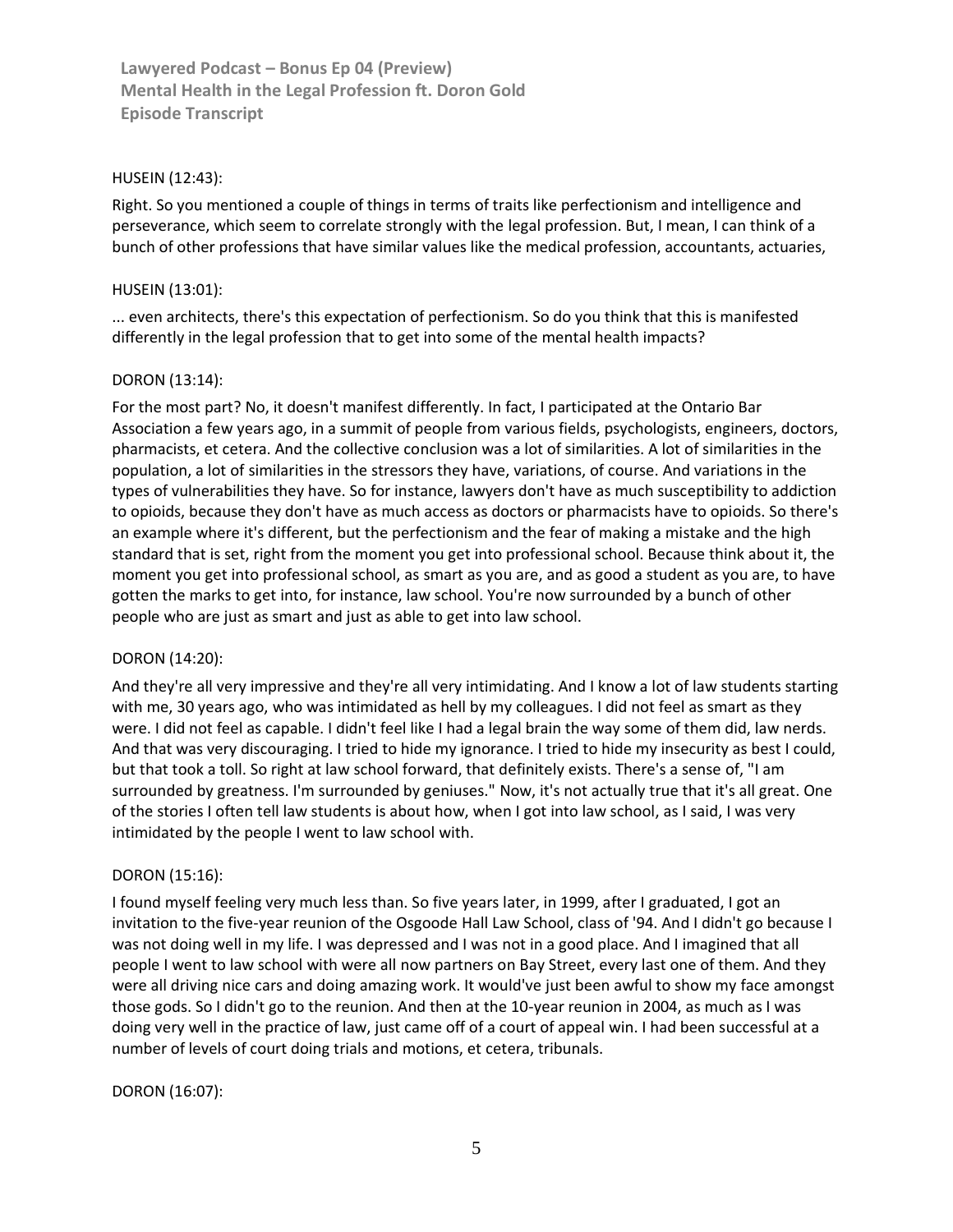But I felt at that point, like everyone I went to law school with, had lapped me. By then, they're all now partners on Bay Street and my brain is telling me every single one of them is a partner and they all have beautiful houses and 2.3 kids and they're just world beaters. And I'm just doing my little law, in my little office. I felt embarrassed. So I didn't go to that reunion either. And that's in spite of being pretty good at my job. But then comes 2009, I get an invitation to the 15th reunion. By then I'm now working at the Lawyer Assistance Program in Ontario, no longer practicing law, working as a coach and as a case manager, helping lawyers with personal distress.

### DORON [\(16:49\)](https://www.rev.com/transcript-editor/Edit?token=egFFHsXh7K_bVwxddgVylPvnt5yl3_yDD5wQmXMbqqT7C4TcySen__Wl1eQ6m-y217kZvIPKh_bF7Ju8DocFJ1CYHOE&loadFrom=DocumentDeeplink&ts=1009.24):

At that point, I'm in my element and I'm feeling like, "Yeah, I'm going to go to this reunion." And when I go in there and people start to hear about what I do for a living every day, one after another starts up to me, wanting to talk about all the problems they'd had over the last 15 years. All the addictions and the divorces and the job loss and the Law Society complaints and the depression. They were all humans all along. I just didn't give them credit for it.

### HUSEIN [\(17:13\)](https://www.rev.com/transcript-editor/Edit?token=z_taUH7kkXucPTBwoGjmLKm8ZswgkBC3h1iorO58v7QQWLpl67Q6mYAvY9BXnrc2ilUWNcYUwce-7N1-7HIZRwDGP_w&loadFrom=DocumentDeeplink&ts=1033.57):

Yeah. And these are all the... that people typically don't advertise on their social media or even when they speak to you face to face.

#### DORON [\(17:20\)](https://www.rev.com/transcript-editor/Edit?token=_pPjjb3gZaMQOooYcFGZt5bfuTJ1Hy_55qspaSLEn1yhfk2vVldteD9XJn5FtwZ_lShRpsXuUwr0lQhSpgcG8TImiTY&loadFrom=DocumentDeeplink&ts=1040.11):

It's the Facebook syndrome. The only thing you see on Facebook is beautiful children and really nice vacations.

#### HUSEIN [\(17:25\)](https://www.rev.com/transcript-editor/Edit?token=iUYjIrCM074jD2CmPe4XHAIt1wuKbhKAZzRDSjNF7VxsaVuR5l5oGRigN1rs6MIP0aqatJ9KPLmRVRQpaFKhq2Kz4qo&loadFrom=DocumentDeeplink&ts=1045.52):

Right. Or nice food in fairness.

### DORON [\(17:26\)](https://www.rev.com/transcript-editor/Edit?token=sOXs-0yjkHLTXXLvHW9FDvtlhUG8geNzL6gd9bcebct5TCkhp9K9VkCQL1aagAWd4Kcx9BbPycsLibZ68w7VTjZcAtM&loadFrom=DocumentDeeplink&ts=1046.81):

Right. You don't see... Yeah, sure. The food porn. But you don't see the hard days and that's because we don't want people to see that in us. So we're alone with it. That's why reaching out for help, that's why me doing outreach like this even, is an integral part of normalizing the humanity of lawyers.

#### HUSEIN [\(17:48\)](https://www.rev.com/transcript-editor/Edit?token=iawmNB7fMiamVmphcJGj0Xs5qKqSfjQjzs8yWBlmv_HQBJg5nQNfwF0qo1jCuKFTChdkOlsitvfgbOsIrOrod-fI3Yo&loadFrom=DocumentDeeplink&ts=1068.8):

So one of the questions been submitted by one of our patron members was, do you have thoughts on what leaders in the profession can do to help, to reduce stigma and make legal workplaces more accommodating in support of the legal professionals with mental health issues or those who are struggling with their mental wellness?

#### DORON [\(18:08\)](https://www.rev.com/transcript-editor/Edit?token=MsJ9fxvTP2m4_9tqNRBvSTxYJXd-O_VpFCo2356AoEnVp3n7rA1RPxVohZxIhcEH1RUpn-cnAoD7bIgKIsNq2VePgR8&loadFrom=DocumentDeeplink&ts=1088.02):

It's a cultural question. Because one, in order for one to feel supported in a workplace, the culture of that workplace has to be a supportive culture. To have a supportive culture and to have a de-stigmatized culture, leaders from the top down need to be open, need to be transparent even about... and sometimes about their own struggles. Attending to one's own wellness, needs to be normalized and validated instead of looked down upon. Law firms, there's a whole conversation online these days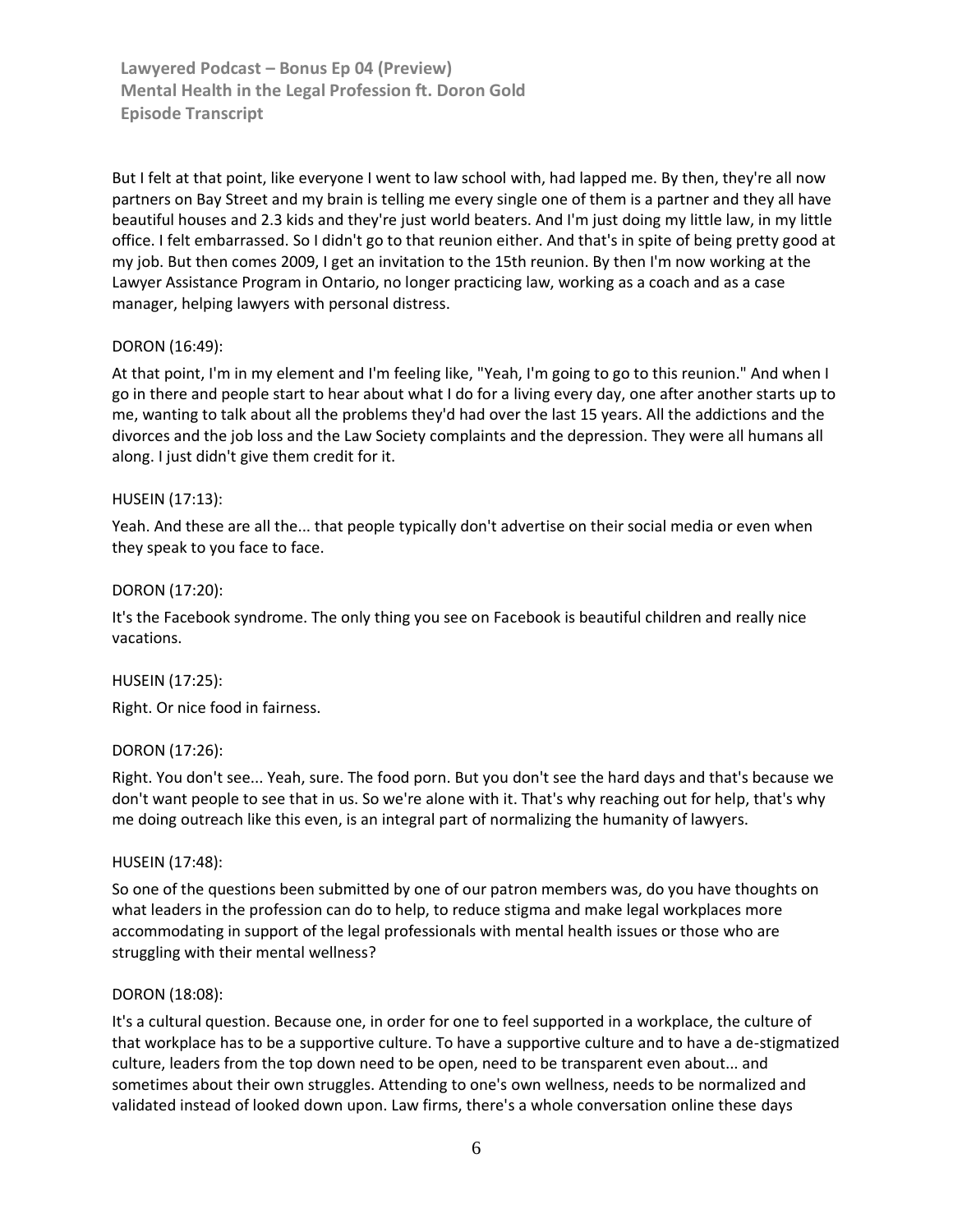about... It's like pushback against the concept of wellness sessions at law firms, "Enough with the wellness sessions if you don't make systemic change. Me drinking more water is not going to make a difference to my stress level."

### DORON [\(19:02\)](https://www.rev.com/transcript-editor/Edit?token=k8hsyUi3ndUwYFZh6U5VkRIgFR7fnhyf1T4b69ZPO6-ctyb0YDzFJ0ZzWgWGReDEKrpIprNQi7m5Z3o1kc2NJz8L0vY&loadFrom=DocumentDeeplink&ts=1142.01):

So there is truth to that. Although I absolutely believe it's a combination of both. It's a false choice, but it is absolutely true that law firms, legal departments and insurance companies and banks and wherever lawyers work, leadership can't just give lip service to mental health. You can't just say, "We care about you. We want you to be well, here's your yoga room. Make sure you get your eight billable, 10 billable, 12 billable hours a day in." I'm not going to believe you when you say you care about me.

#### HUSEIN [\(19:41\)](https://www.rev.com/transcript-editor/Edit?token=jZ06L5O2eSOGx9Mh83LbJ9SPvaLsAEcHZ3ENEy87Gswp-CNn4Cm8vvL0poxUkW6r11L0scOm6z1YZW-fVuFE1oBL_eg&loadFrom=DocumentDeeplink&ts=1181.13):

It's like this greenwashing trend that was popular a couple years ago, or even now. About how we'll put things on our website about how we value diversity and we value the environment. But then when you look at their practices, it speaks a different story.

#### DORON [\(19:56\)](https://www.rev.com/transcript-editor/Edit?token=I721IWnPnHwDGlKpLSqVw7gEzWDbqM2UqbjN9evg16Oqk1lVlElu73Qrs0ntjgd48XQ4dwibjLB3Iyt2dBF0tX3Q0NM&loadFrom=DocumentDeeplink&ts=1196.85):

It's exactly right. And that's actually a great example of what leaders can do, because when you say valuing diversity, you can have all of that on a website. But if the overwhelming number of equity partners in a law firm are white straight men, if there is still systemic, covert or even overt racism in an office, "Thanks for caring about me, but I'm still being treated like an other. I'm still not being given a path to leadership myself. I'm still not being given the best work. I'm still not being given resources I need to do my job well. So thank you for the website and all the lovely things that you said, but it doesn't help me very much." That actually makes people more cynical because it's as though, if I throw a couple dollars at a promotional campaign... And that's part of, I don't want to be too controversial here, but that's part of some of the criticism of Bell Let's Talk.

HUSEIN [\(20:57\)](https://www.rev.com/transcript-editor/Edit?token=EdpHfyzvVCm14QDIfqZMaDvlt35UHtGKLrDl_qbAEv-gfn4ql79ZmNALVgFGpgl23CCeJOgvXovfRWkr06gg754_9ug&loadFrom=DocumentDeeplink&ts=1257.55):

Sure, absolutely.

### DORON [\(20:58\)](https://www.rev.com/transcript-editor/Edit?token=tJ14WaW4zVjINLJPxm9CkWIj0HZ0RgHsgiUSq2p9VWYy91N0gAvRomo3D9aDYmI8DDIZMZIVlLrbTj4606jWlBYbriM&loadFrom=DocumentDeeplink&ts=1258):

It's done a lot of really good things. A lot of great stuff happens as a result of it. A lot of destigmatization comes as a result of it, but Bell also charges inmates for collect calls from incarceration. So put your money where your mouth is. Everyone, law firms, legal organizations, law schools put money where your mouth is, lip service creates cynicism. It makes people not believe even good messages when they come, because they figure, "They're just saying that, but they don't believe it." So the example I have is a few years ago, probably more than 10 years ago, actually on a webinar, I had a question come from a student on Bay Street. "I work on Bay Street and we have a yoga room, but I'm afraid to use it."

#### DORON [\(21:44\)](https://www.rev.com/transcript-editor/Edit?token=6PFxNE-eL7Ou0yDf44MNnCTRpNbkdzVg79v4NHlAYHYVUr4i6wyHrZUdX-hPVgsiYWYScmBaZfALkln5otnI5rEolt8&loadFrom=DocumentDeeplink&ts=1304.85):

And when I was asked, "What should the law firm do?" My answer was, "Well, the managing partner needs to take up yoga. You need to model the things you say are important to you. You need to model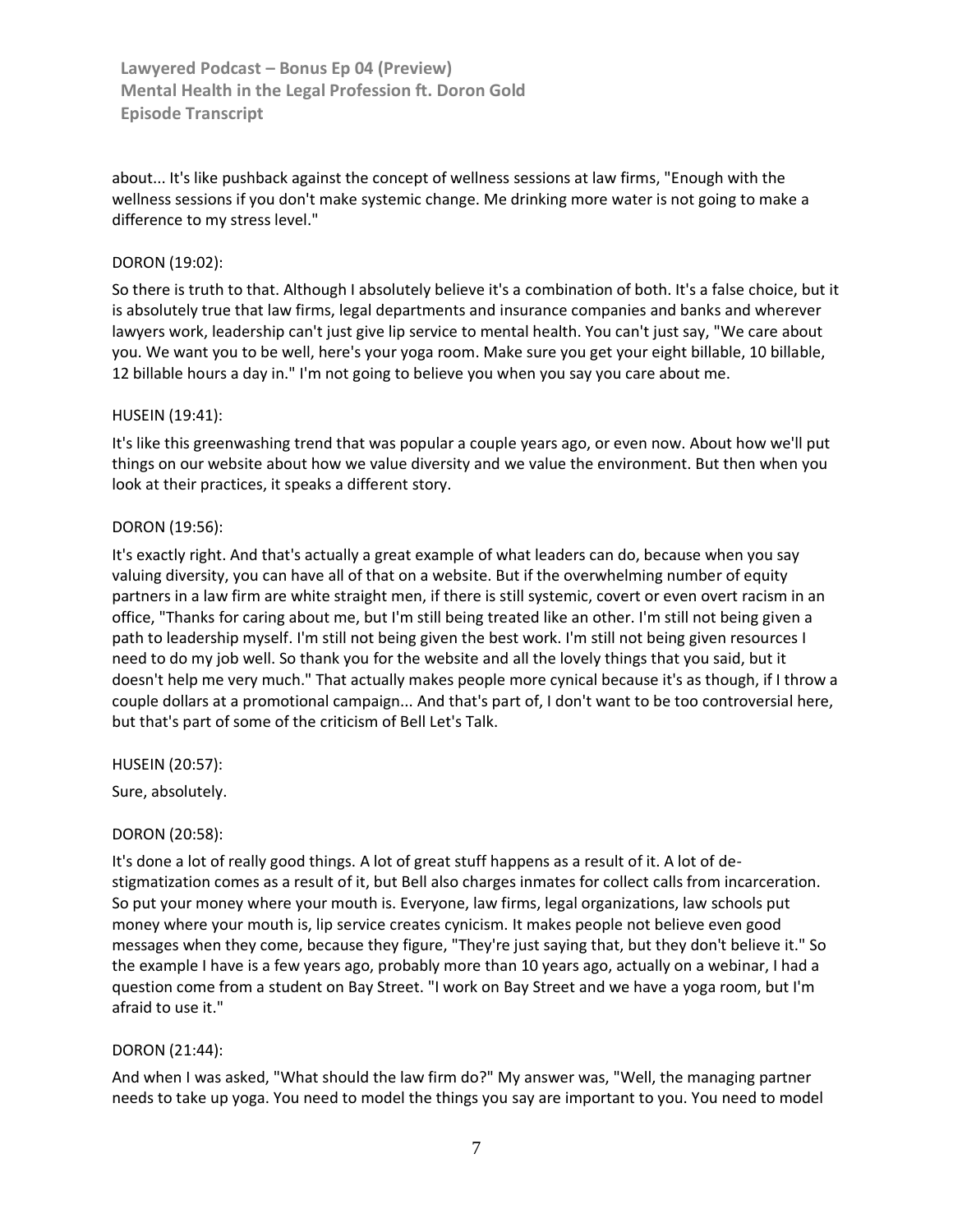the humanity you say you value in your people. You need to model that taking time off for grief, taking parental leave. You need to model those are actually important things. Not just that it's we have the policy, but you probably shouldn't use it too much. Because you'll develop a reputation." Well that's not going to work.

#### HUSEIN [\(22:14\)](https://www.rev.com/transcript-editor/Edit?token=1e23xFqTdusErlqhIGd3JB6bsizGPMcIDIPR0p0NRTM26vC2qpkT7DBXYcOIjkcHfAiCTINeEd7j8Sn5Pxnyteu_hIE&loadFrom=DocumentDeeplink&ts=1334.06):

Are there other are kinds of investments that you think legal departments or firms or whatever could make to address mental health meaningfully?

#### DORON [\(22:26\)](https://www.rev.com/transcript-editor/Edit?token=ezMYNxMMgYiQaM6wLNZIZYNNpLp2Q5sq9450swMZLlDyRcjgW5PI5SJGA8GBn7Fn5vI_sabStDG5Ne2UstxSwVzCd-c&loadFrom=DocumentDeeplink&ts=1346.94):

It's again, somewhat controversial. But to me, the word investment is very interesting and it may be the first I've ever thought of it this way, based on the way you framed the question. But investment's just money. And one of the greatest stressors for legal professionals is the pressure to make the organization money. "So I work all of these long hours because I need to justify the Chagall painting that's in the lobby." And so you want to invest? Invest in resources, invest in more lawyers so that each individual lawyer has good assistance and good law clerks. Each individual lawyer has a lower workload. The firm will make less money. So that's why I'm saying I'm connecting it up with investment. There's a very good chance those people are going to be more productive with the time that they spend.

#### DORON [\(23:23\)](https://www.rev.com/transcript-editor/Edit?token=xczmDrmT8SgfYC-n-57W-BlLeIxScxyRoHtzAW7fkqy0scTm0DN7eweL433OtorUOeH0lYLPQ1L01U0PX8yqSuP3Aes&loadFrom=DocumentDeeplink&ts=1403.42):

But as I said, it's relatively controversial thing to say because it's not the way things have been done. My inclination is that it's going to change by virtue of the forces of the market. The pandemic has accelerated it. You've heard of the great resignation. Well, there are people who are leaving firms and starting their own firms. There are people who are not putting up with a certain partner who is particularly abusive, because they're done and life's too short, "I'm going to go work somewhere else." I've seen lots of movement in the last couple of years, people have just been more open to it because the world was turned upside down. Change seemed easier because the world is change right now.

#### DORON [\(24:03\)](https://www.rev.com/transcript-editor/Edit?token=hj_F4x1Q_aEaz1A6LK2dDBGylHnT1qE0qZLr-gyu_E7EzLRbRphC6YfE31oox2Ubd7niGCAiuHodn7TpwSPNwOJXs5s&loadFrom=DocumentDeeplink&ts=1443.35):

Those are the market forces... To use a capitalist term. Those are the market forces that actually spur on change in the way organizations operate. It would be nice if it wasn't crisis that caused that, but we'll take it. We'll take whatever positive change occurs. But as we said before, there is also pushback about that. There are also some places who are holding fast to the way things have always been done. And we'll see if that sustains.

#### HUSEIN [\(24:33\)](https://www.rev.com/transcript-editor/Edit?token=vaRuk51l7UyqzeIbVR3AKDPcChDp_zo3YscQQYDYzJMox4ty4kUo6OsJI7W-J_E0HeUfrNPqxhT0NFLoSVfyyIo159c&loadFrom=DocumentDeeplink&ts=1473.32):

And again, I just don't want to make this just about dollars and cents. But I think that there is this financial incentive for businesses to not build their associates to the ground. They'd probably have a more productive... Lawyers who will stay or clerks who will stay if they're not going to get burned out. And I can think of a number of lawyers who've taken lower paying jobs for the benefit of working in a fantastic workplace that values them and their humanity.

#### DORON [\(25:03\)](https://www.rev.com/transcript-editor/Edit?token=rpuTGA0HqjcWNLHhTrSilEX0PFWhxwG3lz8blIvMVAiTEHy_h3wEfUvN3QCob5uBAx7ITZ8hDlrp8suwsDnH-zkLkCU&loadFrom=DocumentDeeplink&ts=1503.63):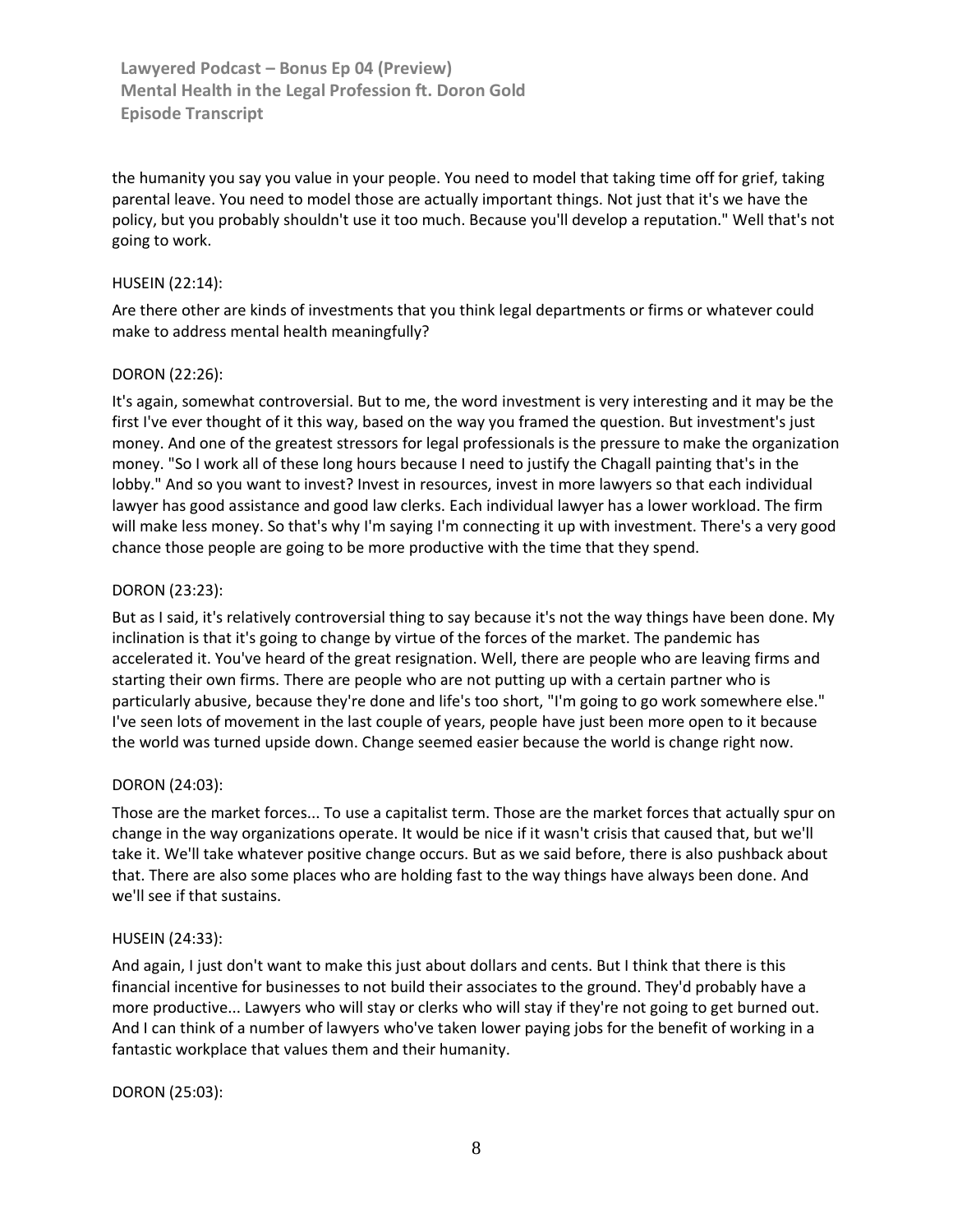There absolutely is a business case separate and apart from the moral case, there is a business case for treating your people humanely. Everything from people who are treated humanely, being more productive and more loyal to... And tied in with the loyalty, the second part of what I was going to say, which is attrition is a problem. If it costs a firm, especially a large firm, a lot of money invested in a new associate until they become profitable. And if you spend \$180,000 on a new associate before they actually start to turn a profit for you. And it is at that point that they decide, "I don't want to take it anymore and I'm leaving." You invested and it's a lost investment. So there are lots of good business cases. You don't want people who are so burned out that they actually make mistakes and expose the firm to liability. It's another business reason not to do that. It's good for your reputation. It is becoming more

### DORON [\(26:00\)](https://www.rev.com/transcript-editor/Edit?token=v_h7p4GnBtVmZyySnd-fnfi_lY5dU8-FtWsJDGFIq6Lc0iXD6_h32hIzh3dRFUNoypW1xlDsGo5WVDRA87yYspIeR5g&loadFrom=DocumentDeeplink&ts=1560.12):

... More accepted in society that the way that an organization treats its people or the way that an organization presents itself to society, affects buying choices. Now, some people are going to want that killer lawyer who works 20 hours a day and they don't care what kind of environment they work in, they want a killer.

#### DORON [\(26:21\)](https://www.rev.com/transcript-editor/Edit?token=hG0mAViOcagZ8tbDYWruQc6Bj_EjdOc6gpPqDQb6w_fK2kcMGdcBDMg543DV-fIfClrK3g0OiKVTgsMa49Zx9fVkxSU&loadFrom=DocumentDeeplink&ts=1581.71):

Okay. But there are some people who are going, just like people invest in ways that are more sustainable, that's a market force. There will be people who will hire lawyers on the basis of the reputation of the firm, it's connection with social responsibility, how much pro bono work it does, et cetera. That will exist too, that's a market force that's going to be brought to bear as well.

#### HUSEIN [\(26:45\)](https://www.rev.com/transcript-editor/Edit?token=fw00gP_3nAlOBCggyESkl6NiDEI28BHpVoudoNzFrEoWQ-wx4dc3MKG8BdPXiBORrDwf1_7mpDb6HNV18QvR0YE1EX8&loadFrom=DocumentDeeplink&ts=1605.86):

Right. And this stems across, I mean, from the client perspective as well. They can tell if a lawyer is satisfied and being treated well, just like you could, when you go to a retail store, right? It's very easy to tell what the work conditions are like there, behind the desk or behind the kitchen, just based on how the staff are directed. So I think that similar principle applies as well for lawyers as well, right?

#### DORON [\(27:06\)](https://www.rev.com/transcript-editor/Edit?token=HHV55niP_QQyc3Y5uGRHIkDAWtOZvpAYFLA1c9rsM_gnB3xW7aDdHeMQeh63uGtWqt-u7UFsgt6qDxB8Olhd9GXjmAU&loadFrom=DocumentDeeplink&ts=1626.82):

It's the dirty little secret of law practice. It is actually populated by individual humans and those individual humans act in certain ways, and they treat people in certain ways and they respond to things in certain ways. And the clients are observing this. The clients see this rest out lawyers, the clients see the ones that are more balanced.

#### DORON [\(27:25\)](https://www.rev.com/transcript-editor/Edit?token=lVvgf0hTFa4Rfc_pgiOi2oQVBd-UgkDe0eZOAfpNCSDWmNyJNOMPF3DVw4_gFTfQWVVUQBlQsigI7BvFXuYC7TGQRzc&loadFrom=DocumentDeeplink&ts=1645.42):

The clients often see how they're treated in court by other counsel, whether they have a good reputation or not such a good reputation. They see how they're treated by judges and whether they have a good reputation with the bench or not. They see if there are undue amount of adjournments being called for because the lawyer seems to be missing court a lot for various reasons.

#### DORON [\(27:49\)](https://www.rev.com/transcript-editor/Edit?token=ea430dpZhyI9ubsh5roz6xYScpBeIRlsW1Ny8cwUPPH9l3WyfTiQLSogQwFxFpXqjLC7-BEBiEs5xLxORmzfnlIYX1k&loadFrom=DocumentDeeplink&ts=1669.6):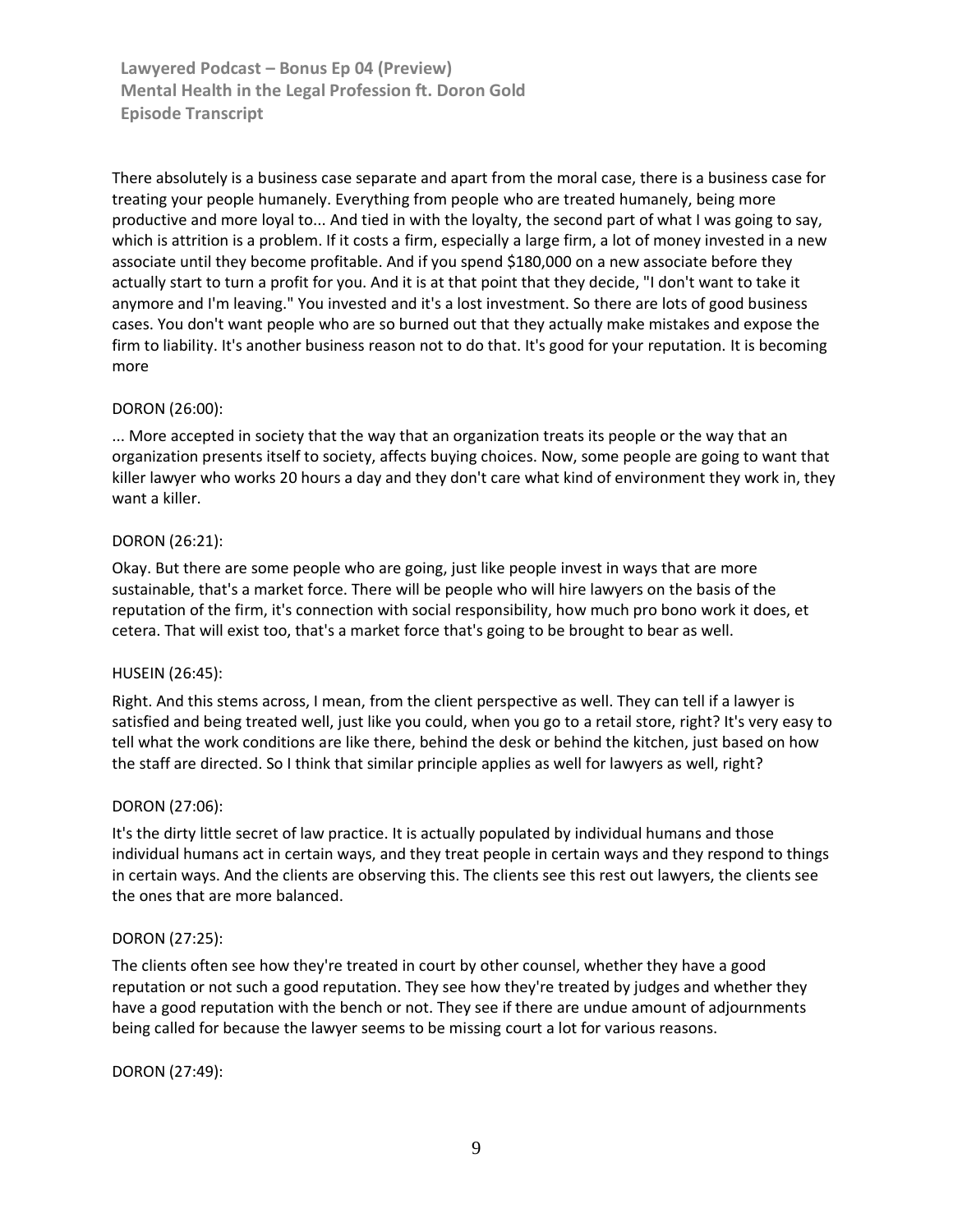Clients see that, but it's nuanced, right? So are they putting their finger on exactly why? I think they may go into it thinking, I'm hiring a robot, I'm hiring a law machine who is going to affect the change that I desire. But as they go along, they start realizing they're dealing with a sentient being. They're dealing with a person, with all their vulnerabilities and all their strengths.

## DORON [\(28:15\)](https://www.rev.com/transcript-editor/Edit?token=LO929mzfjcBjaryBY9ioXVf5V6e1tf9Kd749SjJBEGSHJka44kRQ_2463QhHwg2L8DIetkZP8dIG4SykP5TAz7UOSpY&loadFrom=DocumentDeeplink&ts=1695.96):

And so they see all that stuff, but we like to think of it as the practitioner, doing the work, getting the result, without dealing with did that practitioner just get out of a difficult relationship? Did that practitioner's dog die two days before? Is that practitioner have bipolar disorder that is not currently being treated well with meds? Is that practitioner an abuse survivor who has recently been triggered by some event in their life, who is now drinking again, because they don't want to talk to anyone about it.

### DORON [\(28:53\)](https://www.rev.com/transcript-editor/Edit?token=TKMVTShiOoaDctnHnmFXrK_bgwdJabcZBeBcWp2Lr5S0nA2ylZGjmJjwbKgbATii6NHeORV9dF_98Ou14Dc6PvoWH6k&loadFrom=DocumentDeeplink&ts=1733.04):

See these things exist. They are all in the end, a bunch of humans who have all this history and all of these strengths and vulnerabilities. And I would actually say vulnerabilities are often strengths. As a family lawyer, my vulnerabilities served me really well. I had an emotional intelligence born of life experience, sometimes hard life experience that made me effective.

### DORON [\(29:15\)](https://www.rev.com/transcript-editor/Edit?token=EdrGIikAZCk8lKfgmUQBuujpwyG9K1pF-8RZqSvcBQcFZjYW6sH0YNLlD3fN0Bb_Ix9Dwp-c3F8S1xpr4fgeWknOlvg&loadFrom=DocumentDeeplink&ts=1755.98):

So it's not vulnerable and strong, and those are the two poles, but that's the thing that we want to keep in mind. It's a profession full of humans. And we can't just think about them as, do the job, I don't want to hear about your kids, I don't want to hear about the death of your dog. I don't want to hear about it. The job needs to be done.

### DORON [\(29:42\)](https://www.rev.com/transcript-editor/Edit?token=fDPhLPvpdEpM6B7IaeeLkB816jj05GcFwvk9e_O5d-YnjLnJGYXXWJiRRVhJVaOwdQD2VwNXB9I4xsYI0yzf3Mew6rs&loadFrom=DocumentDeeplink&ts=1782.61):

And that's what pushes women out of practice, right? Because having children and having, unfortunately the brunt of the workload around family responsibility, is something the legal profession has just not been interested in hearing about. The legal profession has just been, can you do the job or not?

HUSEIN [\(30:01\)](https://www.rev.com/transcript-editor/Edit?token=1a-GR7cJ8s-w5MNU9nIZjiHyuZQujf7wC4-zPk3TAf6ZypiQ5SKkYElvWeqmCwDN3wpSXwMOo-snKKmjcXwtH7HCfpE&loadFrom=DocumentDeeplink&ts=1801.1):

Right.

### DORON [\(30:01\)](https://www.rev.com/transcript-editor/Edit?token=kuHMjRFg1nrowZI7IJ-cpCd2OfBjk3AmFaXU82bzxP7jUHnGxQw50MlcgFHokvAOeVf6jsLXMgQct_9olnPch6zU3J0&loadFrom=DocumentDeeplink&ts=1801.96):

Well, legal profession is learning. They're losing a lot of talented people. People who could be very effective for them by virtue of not paying attention to those very important things.

### HUSEIN [\(30:14\)](https://www.rev.com/transcript-editor/Edit?token=lnYHPFikPLj_1m4d7sqYHuqbtLs6NnA9wAvqIDAYrPqrSMk_6dQiZ1hM-YLAf2ZB2p1ckYIUsF4lY5Qy8nKsHlvTYIM&loadFrom=DocumentDeeplink&ts=1814.09):

We've talked a little bit about investments and when it formed, but what does that look like practically. To focus on the humanity of the lawyers and individuals, what does that mean?

DORON [\(30:25\)](https://www.rev.com/transcript-editor/Edit?token=RmH2QotFQ4Dlyw_20xMZOwry_yrjDkLatlA2iSLqezmrb_mWysVBqSr8362OzISMIBDkAtiBVdlbUuO-NHmVQgnfFTc&loadFrom=DocumentDeeplink&ts=1825.84):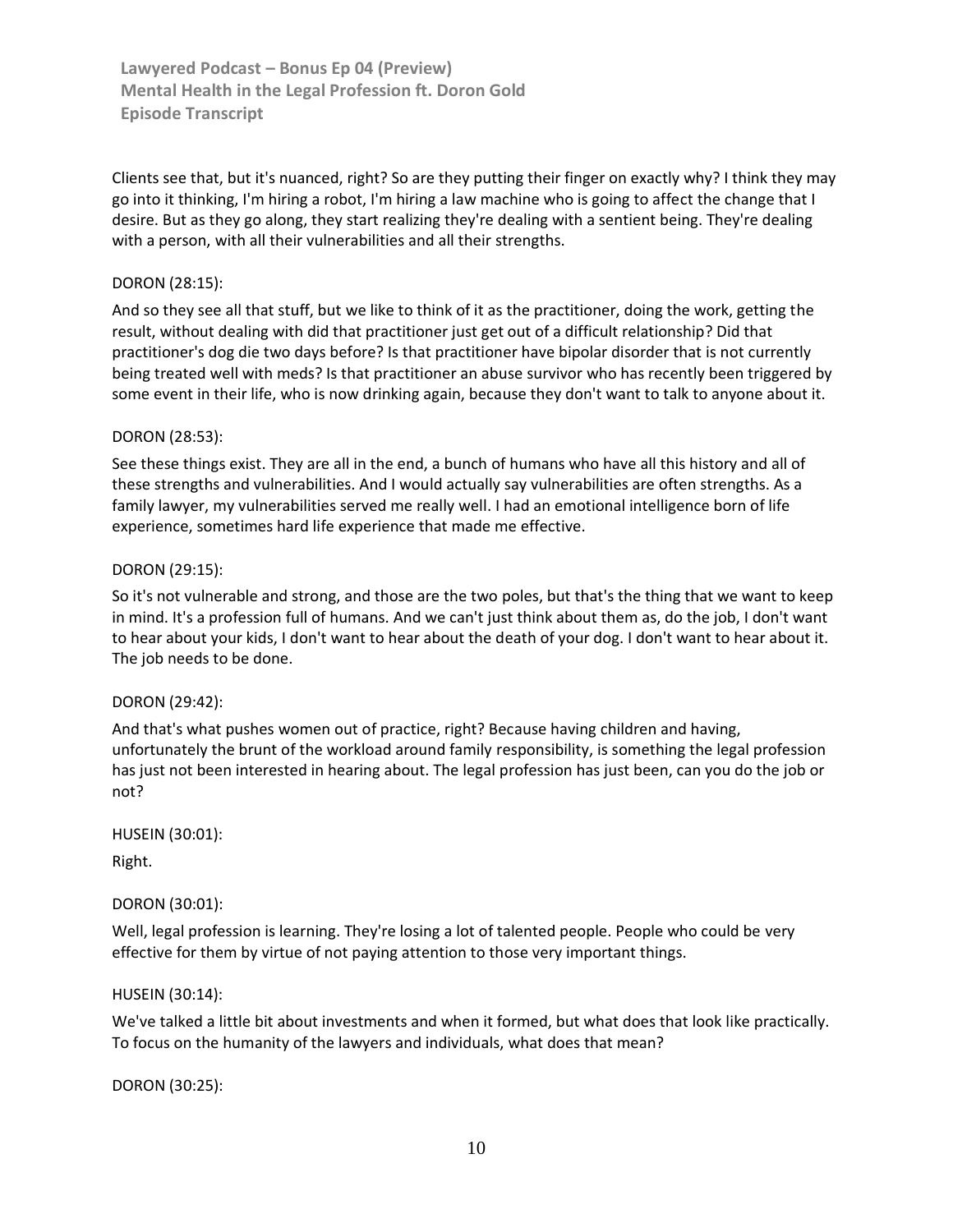Some of it is what we discussed already, which is what is the workload of the person? What is the flexibility that the person has when their child needs suddenly to be picked up from school, to go to a doctor's appointment? Is it a humane workplace? Is it a place absent of misogyny and sexism and Islamophobia and antisemitism and ableism? Is it a workplace where people are kind to each other?

## DORON [\(30:52\)](https://www.rev.com/transcript-editor/Edit?token=iRKPFv21e9b25uBDwGtZFofmp-kMiWb2k3KZ-y19jU2huI-jDkezQjOTF8xc63CI4wwbxNRY2xa1taYBlHy_5IsANmg&loadFrom=DocumentDeeplink&ts=1852.82):

I know that seems like an obvious thing to say, but a lot of legal workplaces are not kind workplaces. There are places where bad behavior is tolerated because boy, oh boy, that guy is a real Rainmaker. So we tolerate his bad behavior, except the brunt of the bad behavior is taken by the juniors.

### DORON [\(31:13\)](https://www.rev.com/transcript-editor/Edit?token=AUmA1si3d5HvChmr2CEy4b0A95BiKJ9FvR97bTR4WNc4Y99ku-P8OIwzZDfkaLow-3hIplrhW2MRl081sVXBvLCXUUo&loadFrom=DocumentDeeplink&ts=1873.76):

So how do we change it? How do we make it more humane? We treat the people with humanity and humanity is about empathy and kindness and flexibility and listening. And that's not how legal workplaces were built initially. There are now, I know of legal workplaces that are being built like that. I know of people who have left unhealthy legal workplaces and just created a healthy legal workplace. And that's part of the change we talked about earlier.

### DORON [\(31:42\)](https://www.rev.com/transcript-editor/Edit?token=brp8g_f116ZPcHewdi4tZ2etkpAAwOsXvDxpVNw7t1a6PagyDVfJ-rkOh7Ln4OG3MnECdcBiUUQbn7EFqsh4-ZCEMDo&loadFrom=DocumentDeeplink&ts=1902.69):

What's changing? Well, the people are actually making the change because the profession itself is not making the change. It's a slow moving process. It's individual by individual, but sometimes that's how systemic change happens.

### HUSEIN [\(31:58\)](https://www.rev.com/transcript-editor/Edit?token=uP0_DtMOQ1RkqM-fcMUQAddWC4NvDA2pGz6Hlt2lER_HsExQsaKdWbKFYudeVav4l3-wTNaFlpInCBTSUJfBRsyDasA&loadFrom=DocumentDeeplink&ts=1918.53):

These healthy workplaces, what does a healthy workplace look like in comparison to one that's not?

### DORON [\(32:05\)](https://www.rev.com/transcript-editor/Edit?token=4tiyd94-d_QzxtmF062r1qFEa-gC3xM5wi7t7WuL3QqN0qPsD7oXEBJpkX10mxUtYml4kH-D8cXkyYo29pv_g1VVvxQ&loadFrom=DocumentDeeplink&ts=1925.19):

It's a humane, kind, supportive workplace, where people are kind to each other, where there's lots of mentorship, constructive mentorship, not just nominal mentorship. There is a reasonable amount of work and a reasonable amount of time off and taking vacations is encouraged and saying no to additional work, having boundaries is encouraged and not frowned upon. And people are remunerated fairly and advancement is possible.And allowing people to focus on the areas of law that they are most inclined to work in is possible.

#### DORON [\(32:46\)](https://www.rev.com/transcript-editor/Edit?token=XQaywXPVFlAG72dTva5XzsURXIYAie09rrgTHBpZE_5OEJF5CtcjKbEMLr1sdXM7qmhTai9dAzuobms4dmVk4ScQ0fU&loadFrom=DocumentDeeplink&ts=1966.19):

So it's obvious, and yet, I guess it can't be that obvious because it isn't being done that often. We're dealing with the individual as they are and the gifts they bring. And we want to those gifts. We want to feed the things that will make that person flourish because that flourishing person is good for our organization.

#### HUSEIN [\(33:06\)](https://www.rev.com/transcript-editor/Edit?token=RhCNjjKRyjwoZ3Zqb_ECgT-3oLq2lOj7W3SxhkZq-O2Fnc5_leq8J5KC5E4lAZxJ_6gLT0DqtkXVbhXg07Djyu_MsjE&loadFrom=DocumentDeeplink&ts=1986):

Right. And just empowering people to bring their whole selves to work as well, I think, goes a long way.

### DORON [\(33:11\)](https://www.rev.com/transcript-editor/Edit?token=YcrRvOZ01Ti_6MxfGSrGFcytP5mw5cdFK2luFqe8pyfWD546cIX1e-xnIYZu5lGXZ0V2XlX2HiKlMfdt6JG3zQ91bNU&loadFrom=DocumentDeeplink&ts=1991.24):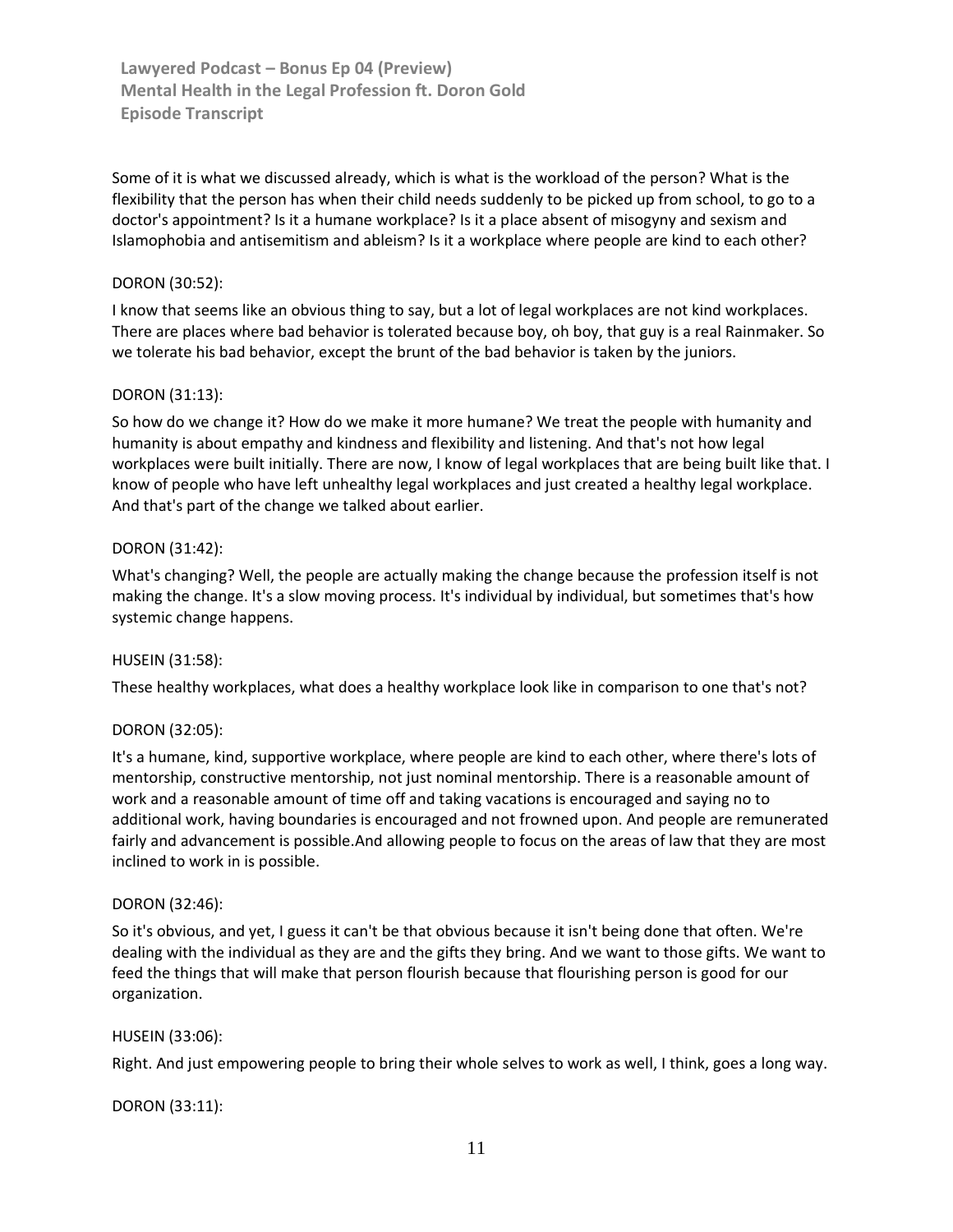Absolutely. I mean, the fierceness to be yourself is scary. If you're not sure that, that's going to be accepted if you're not sure that people aren't going to frown upon your differentness. But I have found, I mean, I learned it through training as a coach, 15 years ago, just throw the spaghetti against the wall and see if it sticks. People will forgive if it was a clumsy attempt.

## DORON [\(33:35\)](https://www.rev.com/transcript-editor/Edit?token=HRIAP92Uf-Gr5q7yMBwIcPSWb9LgmpCxgFefQm95JEIRfDxf7y2Js7qA1IUjwEmDSZ1BmLvMD_fDpzg18yYREdhbb2U&loadFrom=DocumentDeeplink&ts=2015.75):

And what I find now, as a therapist, I sometimes go to places other people might not go, throw something out there somebody might not because my instinct inside of me is speaking and saying, this is in the space, say it out loud, see how it resonates. And if it doesn't, move on, but very often it resonates because I've slowed myself down enough to my instincts and my senses and my gut. And I think everyone is like that.Everyone has internal wisdom that they're afraid to show because people might think they're weird. But God bless the freaks. Those of us who are freaks, change the world. You know what I mean?

# HUSEIN [\(34:22\)](https://www.rev.com/transcript-editor/Edit?token=0QujmfU0TIqidqilt_pLdokJpX3REPg1zsb28z7FjZTXNxgQteL9TJGUzzTlNe6_vkb9vv_o0qX6Mxl4l0-8Dx-W4po&loadFrom=DocumentDeeplink&ts=2062.8):

One of the last things I just want to touch on is we've talked a lot about, in passing about strategies that people can do to improve their mental health. I mean, particularly in the legal fashion. So for example, you mentioned, getting enough sleep, being more deliberate about how you use your time, not trying to be perfect. Are there any other specific practices that you recommend to your clients, in terms of improving their own mental health?

### DORON [\(34:48\)](https://www.rev.com/transcript-editor/Edit?token=OqEFWJnX0DIptzhdgBBXYM8iw2WMinsZ_wroSDEjnN386yw0IqE32E0HxOnUx8Yimvo38rgKE4P-i9BV7TH-LHmjdME&loadFrom=DocumentDeeplink&ts=2088.8):

Sure. I mean, the sleep is really a very important one. I've always put that at the top of my list because it's so fundamental, it's so straightforward. And yet, it's the thing that gets short shrift so much. So sleep is actually sometimes a little bit more complex than we think, because sleep hygiene includes all kinds of things like not having back lit screens, like phones or televisions in your bedroom, getting news alerts at 3:00 AM that you absolutely must let your phone light up for you at 3:00 AM. That's not healthy. Your brain needs the message that it's dark and it's sleeping, it's sleep time.

### HUSEIN [\(35:27\)](https://www.rev.com/transcript-editor/Edit?token=QiWEMS0HmjII1HtLYWZ0Ill0GUKkyN_gib0WdOQVgLI2ZfcUa4mp6qEA0co-R6FNZqLyWWiWS_7zExs-skC_DaFx79Y&loadFrom=DocumentDeeplink&ts=2127.77):

And that deep sleep as well.

### DORON [\(35:29\)](https://www.rev.com/transcript-editor/Edit?token=2WX6txTUmP8IJAPpfO1fMs7j-ycFEvlLz4inOjbmzHhWbcxtQy1KELKPqvDW_yl0i-EY2a4eiWMYnxicI7XG6qGUHZk&loadFrom=DocumentDeeplink&ts=2129.5):

Absolutely. And that's also affected by substance use proximate to when you go to sleep or substances like alcohol or caffeine. So people shouldn't be ingesting those within two or three hours before sleep and having your bed be a place for sleep, don't work in your bed. Let your brain connect bed with sleep and darkness with sleep and time. You should have very set times for sleep when you go to bed and when you wake up, same time every day, even on the weekend so that your circadian rhythms are in rhythm.

DORON [\(36:04\)](https://www.rev.com/transcript-editor/Edit?token=bDwTgoAaG_TRPgGGC8Qu350gqQClkI7P8G55BuF8HpbAn5LUTQ_BCg37gtC4ubcW10YtjGIoUAu_IHCTERKhC3ALFGw&loadFrom=DocumentDeeplink&ts=2164.33):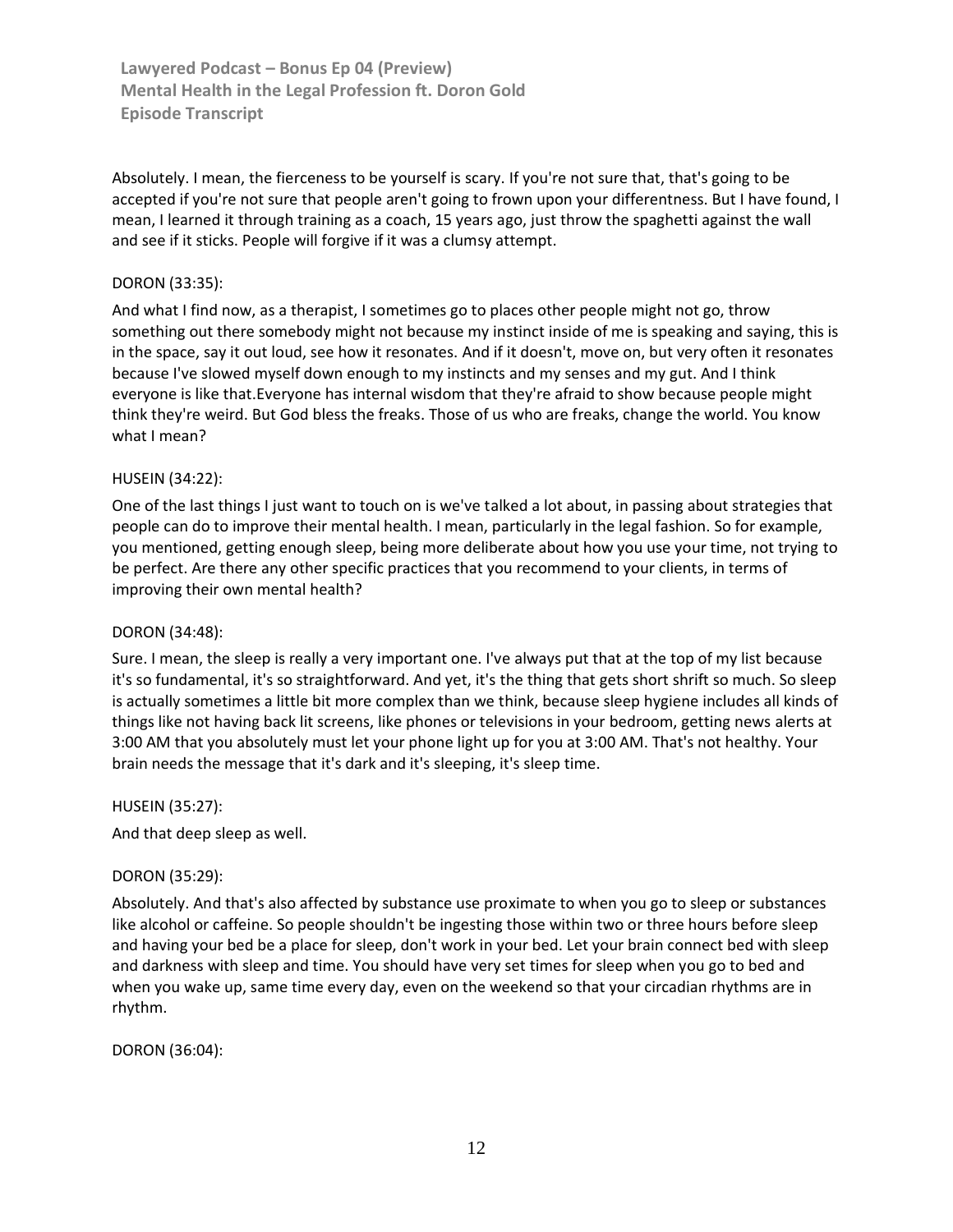So there's some examples. If you look up the concept of sleep hygiene, there's lots of good information on best practices for sleep, but sleep is important. Social support is very, very important. Not being that isolated person that I mentioned earlier, that person, who's afraid to show who they are.

## DORON [\(36:22\)](https://www.rev.com/transcript-editor/Edit?token=N09EneiJXI1nmJOACZBp5rLZSL-dX1rGWqnhWtbQ-Z7Euq9XUp6nrZM9Mqj9A12dFLDam13xkBdzty0noIeSEMM88vA&loadFrom=DocumentDeeplink&ts=2182.47):

We need people. We need to share our lives with people, both in terms of sharing our distress, but also sharing fun and love and everything else. We need to be connected with people. So having a social support network, whether that's family, whether that's high school friends, whether that's a professional group that, Canadian Bar Association, Advocate's Society, Criminal Lawyers Association.

### DORON [\(36:46\)](https://www.rev.com/transcript-editor/Edit?token=Ixps7d4GE9eJCMPSt92bEPDQpK1jvf5_vnQZetaqjsjg811Rcr4lzzw3_7MhmU3wlsf3WouOIiIKhCpFuyNbdwbDw98&loadFrom=DocumentDeeplink&ts=2206.22):

Find your people. Black Students Association, RODA, local law associations, in smaller communities. Find your people find community. Because when you find community in a world that's connected, boy, are we unconnected or disconnected? So finding community allows you to feel like you belong somewhere, allows you to share who you are and also help people. That kind of social availability and social belonging is so important to mental health.

### HUSEIN [\(37:19\)](https://www.rev.com/transcript-editor/Edit?token=oosnPmLmlltsyk4OxG7WWdhgLv4raokQq82uJfuluMMsoGHAIVev5DcZIpFeb9rwYT8t2c9b1wpCBjZASpgxR65HOr8&loadFrom=DocumentDeeplink&ts=2239.83):

And I'm sure a lot of people would say that. I would agree with that, but also would say that it's become a lot more difficult to do that in the last couple years, due to the pandemic.

DORON [\(37:29\)](https://www.rev.com/transcript-editor/Edit?token=uuhjihBKRAn9JZeNod0pS0mCpaWJfLKQ5-0VNCL6pTjuf7UGilCoUH_boAmOlgA_XjwNmmqZksakQi4aSfVTqeYRWCU&loadFrom=DocumentDeeplink&ts=2249.85):

Absolutely.

### HUSEIN [\(37:29\)](https://www.rev.com/transcript-editor/Edit?token=gtOLz7feKdutjPbktK2xoc91w5KUOcRchNWHI1dTJoz9QlrMDZH14dGbGW21rghpoPvBTcG-57mxKkA7JXaurYqAW0c&loadFrom=DocumentDeeplink&ts=2249.85):

So what do people do if, I say if, but what do people do when they feel so disconnected and are stuck at home and anxious about getting the virus?

#### DORON [\(37:39\)](https://www.rev.com/transcript-editor/Edit?token=hdcp1KXzZ9rQxm0OwfZRQnl9JJ5_YqbelIZHA2qk-TrB_P3L2OOOTodUG31Lda6a1nXb5CHw5uttZMfMCmJUsVHqm9k&loadFrom=DocumentDeeplink&ts=2259.34):

They do what they can do, which is in many cases, virtual options. And only so much of that because you can't sit and stare at a screen all day. You have meetings and court appearances all day on Zoom and then you want to have drinks with your friends on Zoom. It might not be the greatest thing. So maybe you just do it by phone.

HUSEIN [\(37:59\)](https://www.rev.com/transcript-editor/Edit?token=1369-ukys5cEAphYQqXT8U8NnlLvLrLj4L4TyHM7rnjsAtDHvIGc1VtBF5a8ojyL-KuUIEq9mQylhuItBAk3fM3S0bM&loadFrom=DocumentDeeplink&ts=2279.63):

Right.

### DORON [\(37:59\)](https://www.rev.com/transcript-editor/Edit?token=j22xG9gRpiC0HmupVCUsLL5pOkoKp9CoJ3GXQUf6jQ70Qi9rMkxEEWWQ72L63P_MGsr3fyr7rfXhzUkLiLfJRk0Hd1I&loadFrom=DocumentDeeplink&ts=2279.93):

It's not easy. The hope is that we're nearing a time, given the fact that we've been able to have more face-to-face interactions where people are being at least creative about those and people are mitigating as much as possible. It's been a unique, difficult time the last couple of years. No one has just cruised their way through the pandemic.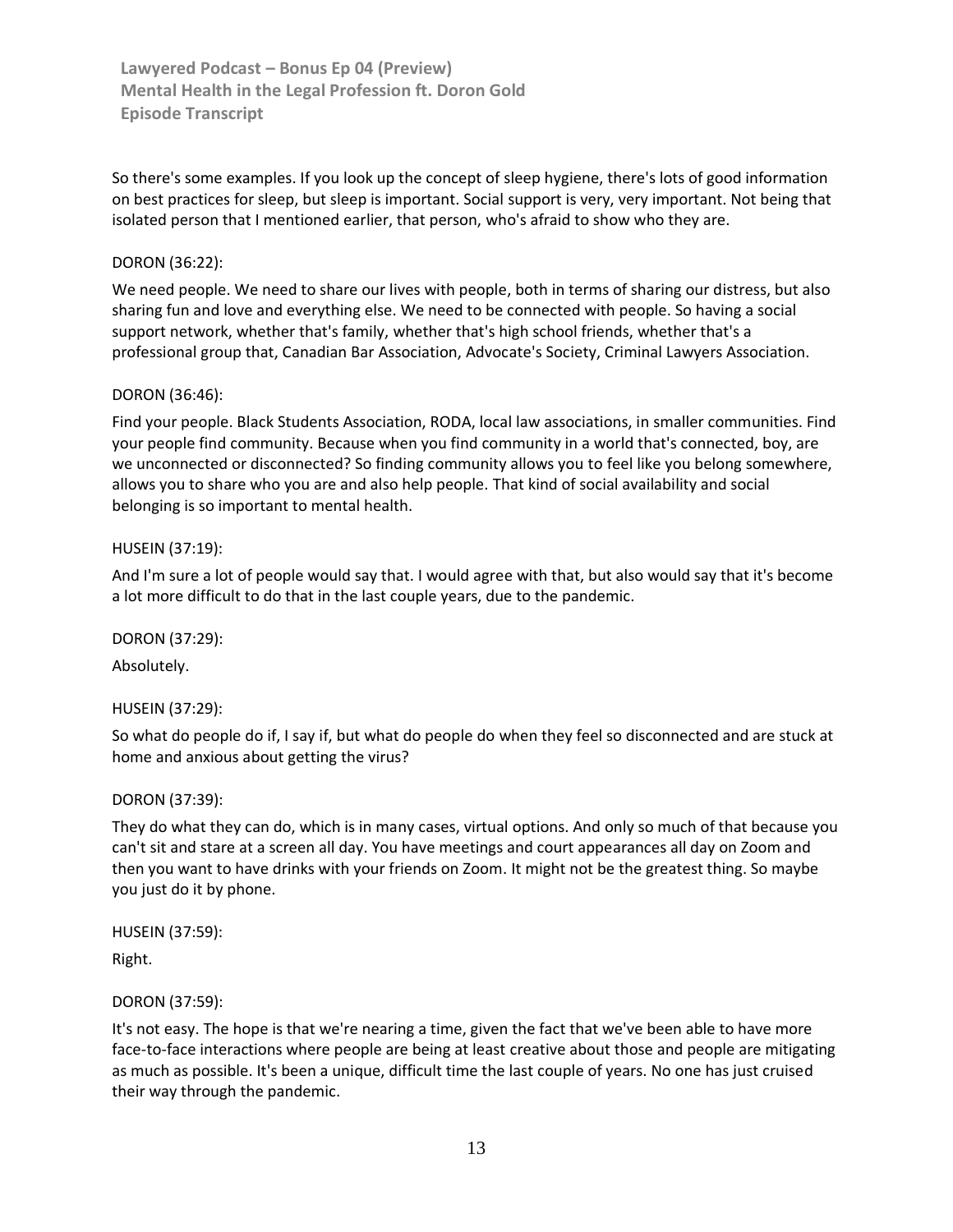## DORON [\(38:20\)](https://www.rev.com/transcript-editor/Edit?token=t9KmvxWetJNnyqNFEztbLrfjU0wzf8AFYaOopjlCbSGChnSuEGzXuXm0tsQ3o5NzblH8ZOMv6NIWui6g7FM1masysWw&loadFrom=DocumentDeeplink&ts=2300.12):

It's made everything harder for most people. It often hasn't been the primary stressor for people, but it has been there present with everything else people are doing, work from home, fear about health, family tensions, all of that. Lots more people are drinking than were drinking before the pandemic. So there's lots of ways that it's affected people.

## DORON [\(38:45\)](https://www.rev.com/transcript-editor/Edit?token=9P0WlKbEbWsQAL400zQ-LcOjziVDQavnGxPSXwAGUblD9KZ6THUAMUdMwnnsCchCmdDIhNFEPpxJHTVY0v7BKmqrSiY&loadFrom=DocumentDeeplink&ts=2325.53):

The Serenity Prayer says, "Grant me the serenity to accept the things I cannot change, the courage to change the things that I can, and the wisdom to know the difference." We work with what we can't change and we find the things we can. We find the places where we have agency,

### DORON [\(39:00\)](https://www.rev.com/transcript-editor/Edit?token=RTnN7BjExXD1I9KKnfFD3CQlpIT1DslKkBxLRKnR0A21lvzGpkmvlRMeIIQQLuubXzrW-uKkdzhMVVrfpBi22gjC81g&loadFrom=DocumentDeeplink&ts=2340.47):

... where we have the ability to make things better for ourselves. Sometimes there are more ways that we can make things better than we even anticipate.

### DORON [\(39:10\)](https://www.rev.com/transcript-editor/Edit?token=LtfVjtPTG-dE-SzM6lM5b8GoBrN2DRXErA2hgZonJaqZJZ4ndVqR1c8ItgPBPvazui2squ_L80CHEimwDKy_IIC8EL0&loadFrom=DocumentDeeplink&ts=2350.41):

One more thing I should mention, by the way. As part of social support, I want to also suggest professional support.

HUSEIN [\(39:17\)](https://www.rev.com/transcript-editor/Edit?token=O4xiB3QH72SyYY36CZ1Z9VL6RcS1Dkl_PAGRk1OV6DFjJUWyOFngZM9H2Y93cKd9urpEvaEFtMcVR8Gk0rCp1re9TI8&loadFrom=DocumentDeeplink&ts=2357.58):

I was just going to-

### DORON [\(39:18\)](https://www.rev.com/transcript-editor/Edit?token=GznU-h23VCzLhOM1JQ2jrmlHDIYp5twvz_fDFmbLH9UQMr8qfAvqxUUTJkJ96OMPuFWyl4GjYX4tUELDHahvHfRI4KU&loadFrom=DocumentDeeplink&ts=2358.61):

There you go. I wanted to make sure that people know. Every jurisdiction in Canada has a lawyer assistance program. When I say lawyer assistance, it often includes law students. In Ontario, it includes paralegals and immediate family members. I'll give you the example of the Ontario program because it's the one I work for, but every jurisdiction in Canada has an assistance program for legal professionals. In BC, I believe, it includes law clerks and such. Each jurisdiction has its own rules.

### DORON [\(39:45\)](https://www.rev.com/transcript-editor/Edit?token=x9M5aUONANv65qsUrQ8rCVu0Fj715ir0c8o_OsHwLxcl0o3RiyHkMhqsmfGAMAkIMQtvMjBKivtqV5J4rDHmZIRpm0M&loadFrom=DocumentDeeplink&ts=2385.09):

The idea being, the profession, as part of what you said about things changing, the profession has realized also, the law societies have realized, it is in the interest of the administration of justice that we have a healthy profession. So the profession offers these assistance programs at no cost. They are confidential programs. In Ontario, we're funded by the Law Society of Ontario and LAWPRO, but they don't know who calls us ever. No personal information is shared. We reassure people about confidentiality. That's important because legal professionals are very much cautious about who's going to know about their personal stuff. We don't share personal information. So it's a safe place to call. We're happy to say it's a very used program. People use our program actively. We know that those concerns are surmounted very often.

DORON [\(40:41\)](https://www.rev.com/transcript-editor/Edit?token=0b81zVSOXKZ1G9O1Vn6ZxSjj5GYKXsnEhQKtzpKNIGuR4SKIa2XplkGL7RQ8EBxkv8UtcBH_3BjnMsuQQSDlsxjHu8s&loadFrom=DocumentDeeplink&ts=2441.2):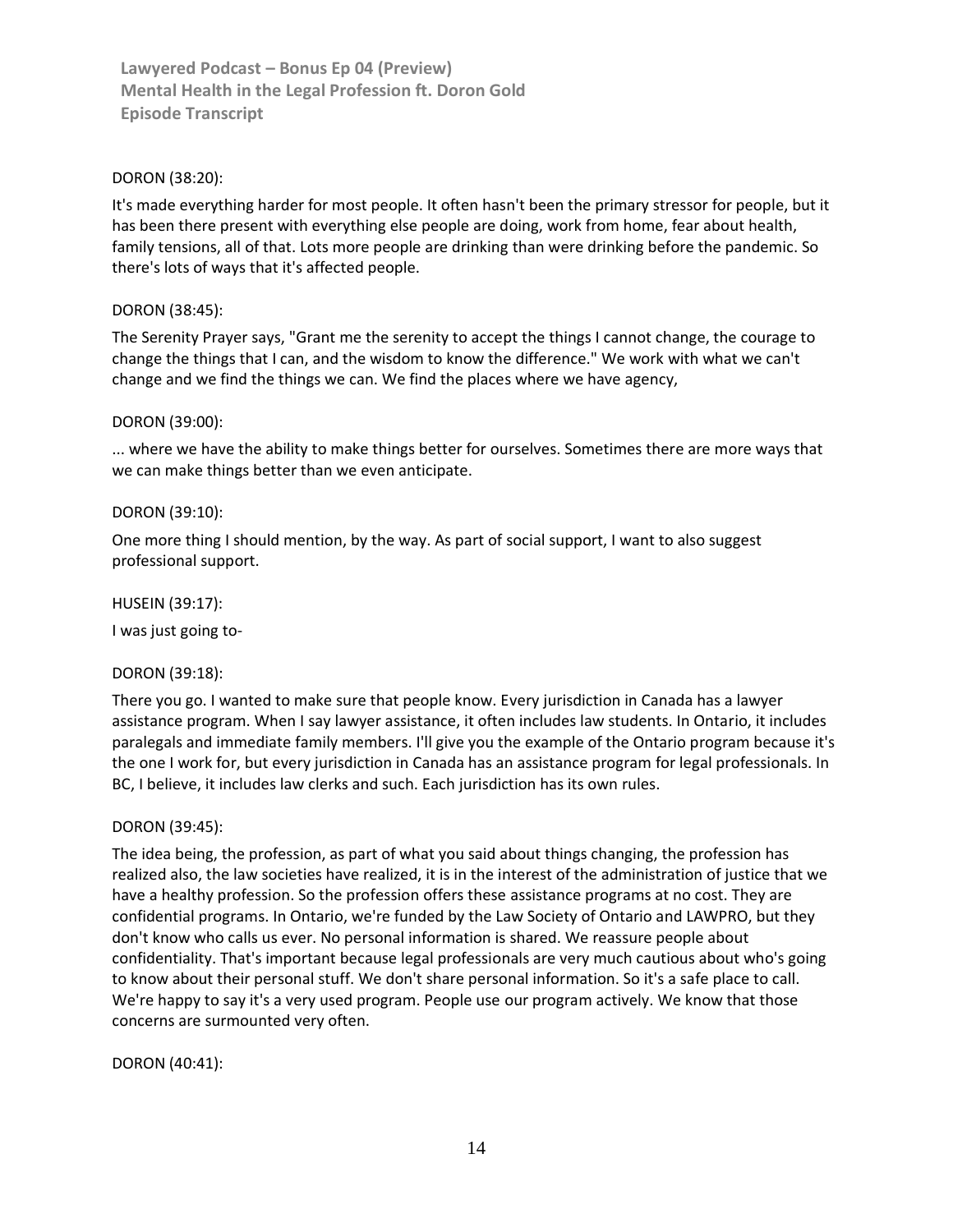What they get are things like professional counselors, professional therapists like myself. We have three former lawyers on staff as therapists in Ontario. They have counseling. They have a peer support program with lawyers and paralegals who have been through their own life challenges who have offered themselves as support person for other members of the profession. There are other peer support programs in Canada. There's a very robust one in BC. Just someone to talk to. Not someone who's going to give you advice or fix your problems, but who's going to listen. Having someone in the profession sitting across the table from a lawyer who has dealt with addiction to alcohol and is in recovery and is stable and you're struggling with your alcohol use, and here you have this person who's not judging you, who's compassionate, sitting across from you or on a phone call or on a Zoom call with you, who is not judging you, who is offering you also not just that compassion, but also that hope that recovery's possible because they've gotten to a better place.

### DORON [\(41:42\)](https://www.rev.com/transcript-editor/Edit?token=hLIBw8pTV6R5GxWIuGfZ3P9lSWPUdqm-8c_njsLS1z2jKm-XqOEf3eDBOnQMKGbnOWbyvDjRb6cbYP3TPiOTK_PerR8&loadFrom=DocumentDeeplink&ts=2502.88):

We match people on the basis of all kinds of affinities, whether it be BIPOC status, LGBTQ+ status, culture, geography of a different part of the province, the type of law they practice. Primarily, we match on the basis of the issue the person is struggling with. The person struggling with depression will be matched by someone who has experience with depression. The person struggling with bipolar disorder will be matched with someone who has experienced bipolar disorder, etc. The idea being they're not alone. They have a person on an ongoing basis that they can talk to who gives them support and validation, and they're not alone. Then it also includes all kinds of other EAP supports, like nutritional counseling. They can look that up.

#### DORON [\(42:27\)](https://www.rev.com/transcript-editor/Edit?token=04OgM30jtHSdbWFD7cNCtt9-iYdA4uIzdDFh-G3cW2FLUUx5UhDVTUGWROHyGmFGHzBxvQ4wgmRPBy6GKoUbS2hmnns&loadFrom=DocumentDeeplink&ts=2547.08):

Our website is myassistplan.com. I'll even give the phone number, if you don't mind. (855) 403-8922. That's the Ontario number. If you go on the Canadian Bar Association website, their wellness site, they have a list of all the lawyer assistance programs across Canada. If you look up lawyer assistance and the province name, you'd probably find it in Google, quite frankly.

#### HUSEIN [\(42:47\)](https://www.rev.com/transcript-editor/Edit?token=1ssjMZp43d2fjSf_3vmyTIu1tFGsaypkKkw91K-jCO19g995aJmEATTyPJOF1a5jaTluvUw18qBTu2Z2pNKf7R1fT0U&loadFrom=DocumentDeeplink&ts=2567.23):

Perfect. For people who are driving or jogging, we'll put all the links on the website and on the podcast handle as well.

#### DORON [\(42:53\)](https://www.rev.com/transcript-editor/Edit?token=vBnU81C6wUSn6LhP1lN5EpRkFbJCVcO5zLAAodDTTFrG5MjapyGpuA6rlVd4QmZdeujT1LNl3sQRgHQ8ayxncqxlJuw&loadFrom=DocumentDeeplink&ts=2573.27):

Great. Great.

### HUSEIN [\(42:54\)](https://www.rev.com/transcript-editor/Edit?token=_VyIV5Wwm-cmNRL8YAi9MqB1GJ_ipCkyHK8OibSwQk2pVRcckEpDs31Ex6vZUiGP4PVZDuqul9Z1NjRKa3YLpBo1VZY&loadFrom=DocumentDeeplink&ts=2574.38):

Last question, Doron. You've talked about a lot of issues, and a lot of your day-to-day job seems to be speaking about these difficult problems people are facing on the mental health area. So that being said, do you have reason to be optimistic about where we're going in terms of this mental health issue within the legal profession? Is there a light at the end of the tunnel, do you think?

DORON [\(43:17\)](https://www.rev.com/transcript-editor/Edit?token=63pY2I-uSNdAFeZpBex0n6pWt4pIRhn8TNMMRMM_bR8FtxUBm0XmQhk1m-SSIIhpkuDQZVdWq-PZX2CW3nBAw_4IKfI&loadFrom=DocumentDeeplink&ts=2597.68): Oh my goodness, yes.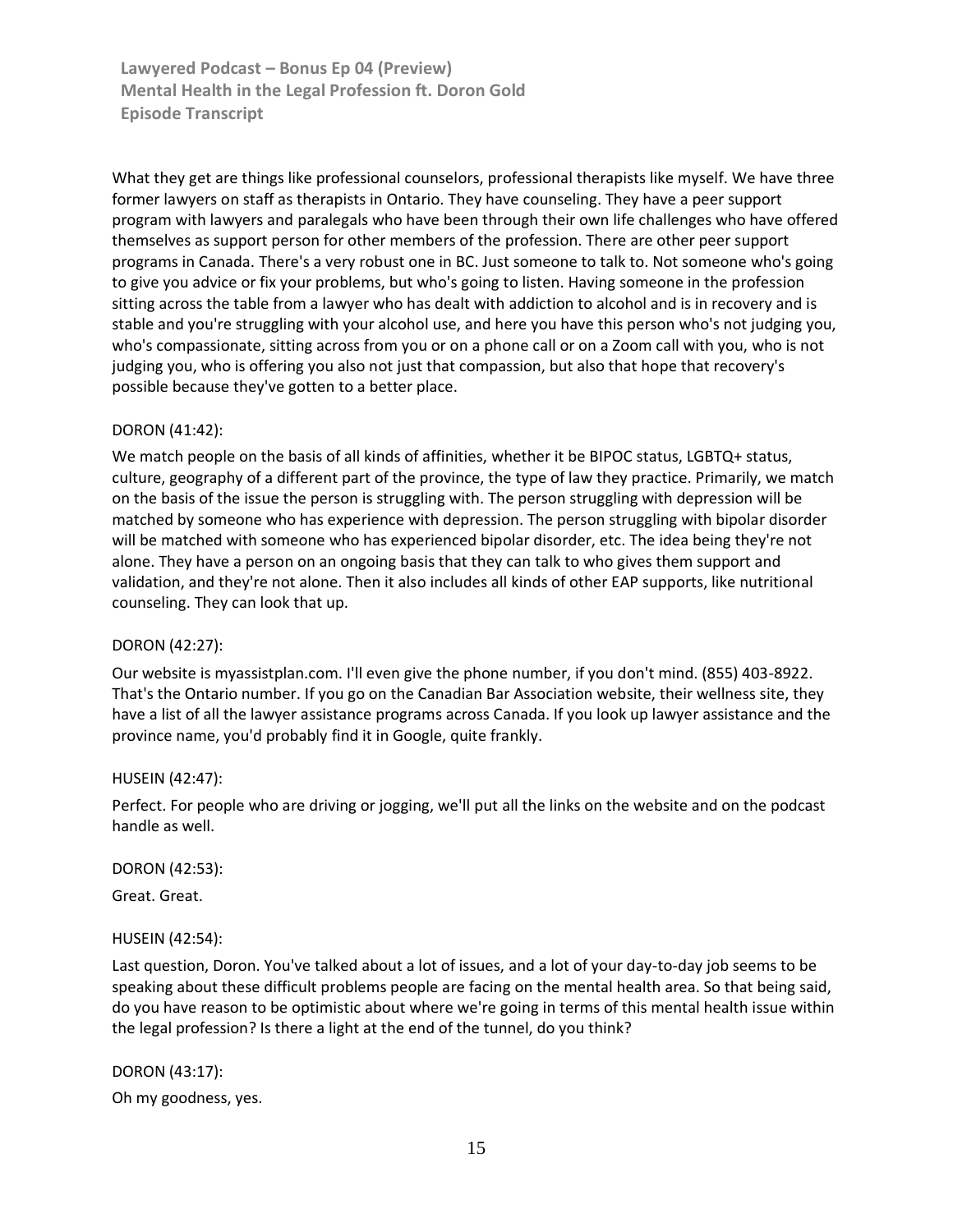### HUSEIN [\(43:19\)](https://www.rev.com/transcript-editor/Edit?token=aHueUr2d_NDlgxM2bzVawq2S-xMuCiUxbO10c47TzEApEKtZjAiRPnTFcZGRcFKdNmpg6P1A5RyGjrHBT-ug_hPmYTQ&loadFrom=DocumentDeeplink&ts=2599.74):

Why do you say that?

# DORON [\(43:20\)](https://www.rev.com/transcript-editor/Edit?token=IvJwRqEsq5ar-TT7PFLzIy8iCEWW-JWdcI4mQ_Gai6_Ytf71--xCffSdhhOwaUV_f6PdsQs5x_NMFrXHcpEYGMg4UUo&loadFrom=DocumentDeeplink&ts=2600.5):

Well, I believe in momentum. So progress, not perfection. I don't believe that if we're not there yet, we'll never be there. I believe that we progress. If the direction is good, I'm going to be optimistic because we're going in the direction that is positive.

# DORON [\(43:36\)](https://www.rev.com/transcript-editor/Edit?token=r-ZAEjgv90K_QV-fx0zHRXuLWiuc_vks5rqWZlxGWxR2BVbtOO-jRviZp8G_Ylq7fLA49WTwunoSfMzHcEm_0px1GXs&loadFrom=DocumentDeeplink&ts=2616.95):

The newer generations that are coming up are much more open to these issues than generations like mine. The professions are becoming more open, and the law schools are becoming more open, and the society is becoming more open. Of course, there is pushback in certain areas, but the fact that we have all of this momentum in one direction means that the challenges we have along the way that we still need to work on are not a reason to be pessimistic. They're a reason to work on those challenges, too. We work on them as they show themselves. But the direction is a positive direction. It's slower than I'd like, but slow is better than not at all, or even going backwards.

# DORON [\(44:22\)](https://www.rev.com/transcript-editor/Edit?token=SV0E2wrniuJfNLXwvzr5NrjoKILDo_DbCLFEhQS_LRBXYPZYYsq-G6g4pOfEJ5pMl7c-rk_kvDUyAGyvVhOiBe66QhU&loadFrom=DocumentDeeplink&ts=2662.95):

It's interesting. I've been doing this, as I said, about 15 years just in the lawyer assistance field before I ever was a lawyer or a law student, or after. I'm still, as you probably can tell, very passionate about this, because it's doable. I see the results. I see on a day-to-day basis as a therapist working with legal professionals that when they learn to give themselves a break, when they learn to feel like there's nothing wrong with them, they're just going through a difficult time and they need support, I see the results. I see clouds lift. I see weights come off of their back. I see progress in their careers.

### DORON [\(45:04\)](https://www.rev.com/transcript-editor/Edit?token=ahMWc4Qne38mWt-nkiSU6_Vnpin0mTegC6CIi2IMfb2RXEgTeg9MmDZsbWYFVELVYvPwP4xohciIb8IuhQAXWxWPu9I&loadFrom=DocumentDeeplink&ts=2704.89):

Sometimes the progress is changing the area of law or the firm you work with. Or sometimes the progress is the progress I did, which was leaving law together. That's absolutely an option. It's people becoming more and more of themselves and accepting of themselves. That's unidirectional to me. That's the more you know of yourself, the more you're comfortable with yourself, you can't go back.

### HUSEIN [\(45:28\)](https://www.rev.com/transcript-editor/Edit?token=x7n8LZxSjRh2Y6s4LjDgWr8zNYPp5J-RTn52O1BwvVXmGj28pNEWEUQVs75aDl9vJ1VjJvPAoSMxacOzrTkgDWmzEA0&loadFrom=DocumentDeeplink&ts=2728.09):

Great. Well, Doron, I want to thank you so much for taking the time to speak to me and us today. In terms of reasons to be optimistic, I think people like you who are being so candid about speaking about these issues, going a long way. A lot of the themes you mentioned have resonated with me personally. I mean, you talk about perfectionism, and I'll ... You can probably guess how much time I spend into investing into this recording, this interview, and reading all the articles and the notes. But yeah, yeah. I think a lot of the ideas you say may sound intuitive, but the fact that they're not being implemented speaks a lot as well. So again, really appreciate your time. Look forward to staying in touch in the future.

### DORON [\(46:04\)](https://www.rev.com/transcript-editor/Edit?token=FPxpWdAFsbnS9Fe2sEB_fWWxaopsj6g-Xzg5Ml-W0L92LiXZWicL6V7yHVoqD3fQXFg8dZx6YpZyLXqfR3VdRXwpyWQ&loadFrom=DocumentDeeplink&ts=2764.58):

Thank you so much. I'm so glad to be here.